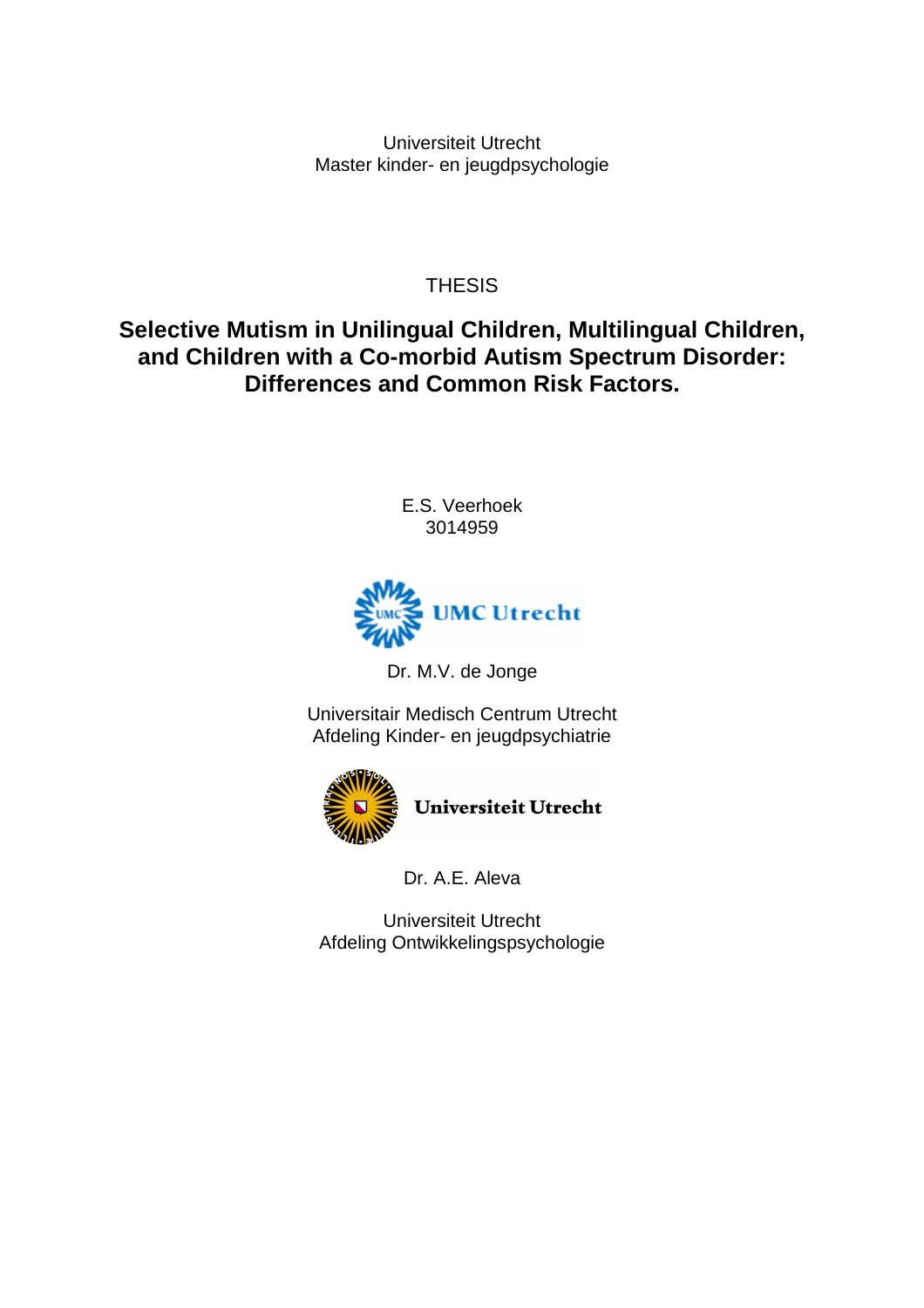#### **Preface**

Bij de sollicitatie voor een klinische stageplaats binnen de zorglijn Autisme van het UMC Utrecht vroeg Maretha de Jonge aan mij of ik, naast mijn stage, mee wilde werken aan een follow up onderzoek naar selectief mutisme. Mede door mijn interesse in het wetenschappelijk onderzoek en het feit dat selectief mutisme een zeldzame en zeer interessante stoornis is, zei ik direct ja. Vanaf april 2010 heb ik als onderzoeksassistente met veel plezier meegewerkt aan dit onderzoek en ben vanaf februari 2011 begonnen met het schrijven van mijn thesis. In deze thesis heb ik geprobeerd een goed beeld te geven van deze bijzondere kinderen, waarvan een groot deel meertalig is en een ander deel een comorbide autisme spectrum stoornis heeft. Ik hoop met dit onderzoek iets bij te kunnen dragen aan het klinisch beeld van deze stoornis. Dit had ik echter niet zonder hulp kunnen doen en ik wil dan ook de volgende mensen bedanken:

Allereerst wil ik Maretha de Jonge bedanken voor haar kennis en haar enthousiasmerende begeleiding. Ik heb het heel erg fijn gevonden om op het laatst, toen de tijd begon te dringen, bijna dagelijks met vragen bij haar binnen te kunnen lopen. Ik wil haar ook bedanken voor de vrijheid die ik gekregen heb om mijn eigen onderzoeksvragen te bepalen en ik heb hierdoor een thesis geschreven waar ik trots op ben. Ten tweede wil ik mijn tweede begeleider, mevrouw Liesbeth Aleva bedanken voor haar goede adviezen. Zij heeft me uitgedaagd diepgang in mijn thesis te brengen en ik hoop dat ik hierin geslaagd ben. Ik wil ook een aantal mensen in mijn persoonlijke omgeving bedanken. Mijn vriend Martin, die mij heeft gesteund in de afgelopen tijd en mij de energie heeft gegeven om door te gaan. Verder wil ik in het bijzonder mijn mede-stagiaire Laurien Passtoors bedanken, voor de lange gezamenlijke avonden in de Universiteitsbibliotheek, het doorlezen van mijn scriptie en het geven van zeer bruikbare tips. Mede dankzij deze mensen ben ik tot dit resultaat gekomen. Ten slotte rest mij niks anders dan de mensen die mijn thesis gaan lezen veel leesplezier toe te wensen!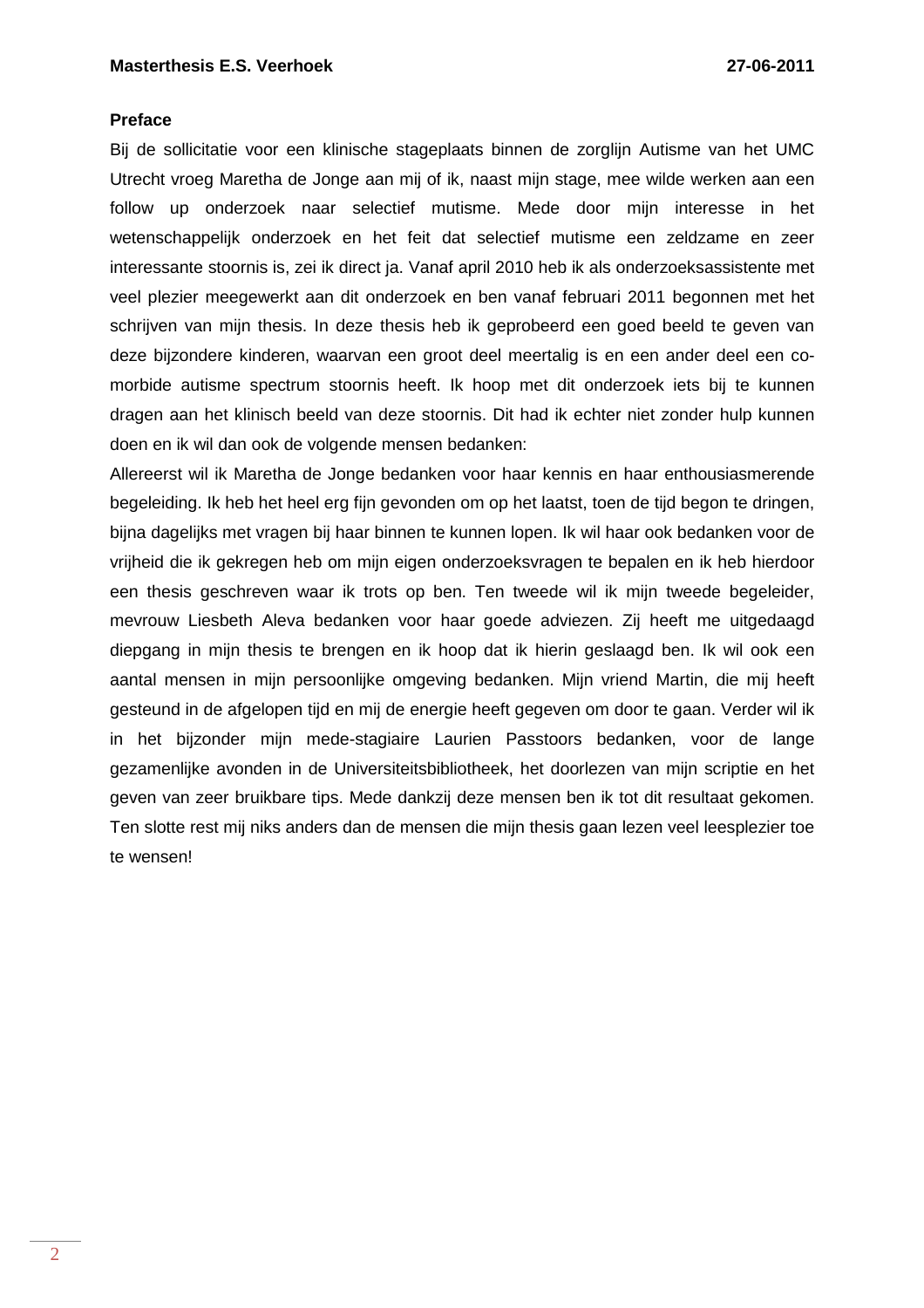#### **Abstract**

**Objective:** To evaluate characteristics of unilingual children with selective mutism, multilingual children with selective mutism and children with a co-morbid autism spectrum disorder (ASD). This research study will provide a much needed insight into the different risk theories of SM. **Method:** Information derived from the clinical files of 139 children, with SM referred for diagnosis and treatment to the academic hospital in Utrecht (UMCU) between 1973 and 2011, was analysed. 56% (78/139) of the SM children was unilingual, 28% (39/139) was multilingual, and 15% (21/139) had a co-morbid ASD. **Results:** The symptoms at school of unilingual children were significantly less severe when compared to the other groups. When unilingual and multilingual children were compared, the unilingual SM children appeared to experience more delays in the early development of language, whereas the multilingual SM children seemed to have a slightly (not significant) less extended vocabulary. The co-morbid ASD children showed significant language delays as well as a slightly (not significant) less extended vocabulary. The ASD group was found to be more anxious and showed more internalizing problems when compared to the other two groups. Compared to standardized scores, anxiety problems, multilingualism, gross motor and language developmental delays and a co-morbid ASD are found to be more present in our sample. Oppositional behavior is reported by parents in over half of the SM children. Teachers reported stubbornness in over a third of the SM children. Symptom severity, measured by the amount of situations the child refuses to speak in, is found to be the least at home. **Conclusion:** The ASD subgroup showed significantly more behavioral problems and a higher severity of SM symptoms compared to the other two groups. The multilingual subgroup only showed significantly more problems in language development and severity of the SM symptoms. Developmental delays (both in gross motor development and language development) could be a risk factor in developing SM. Anxiety problems, oppositional behavior, multilingualism, and ASD seem to be related to SM.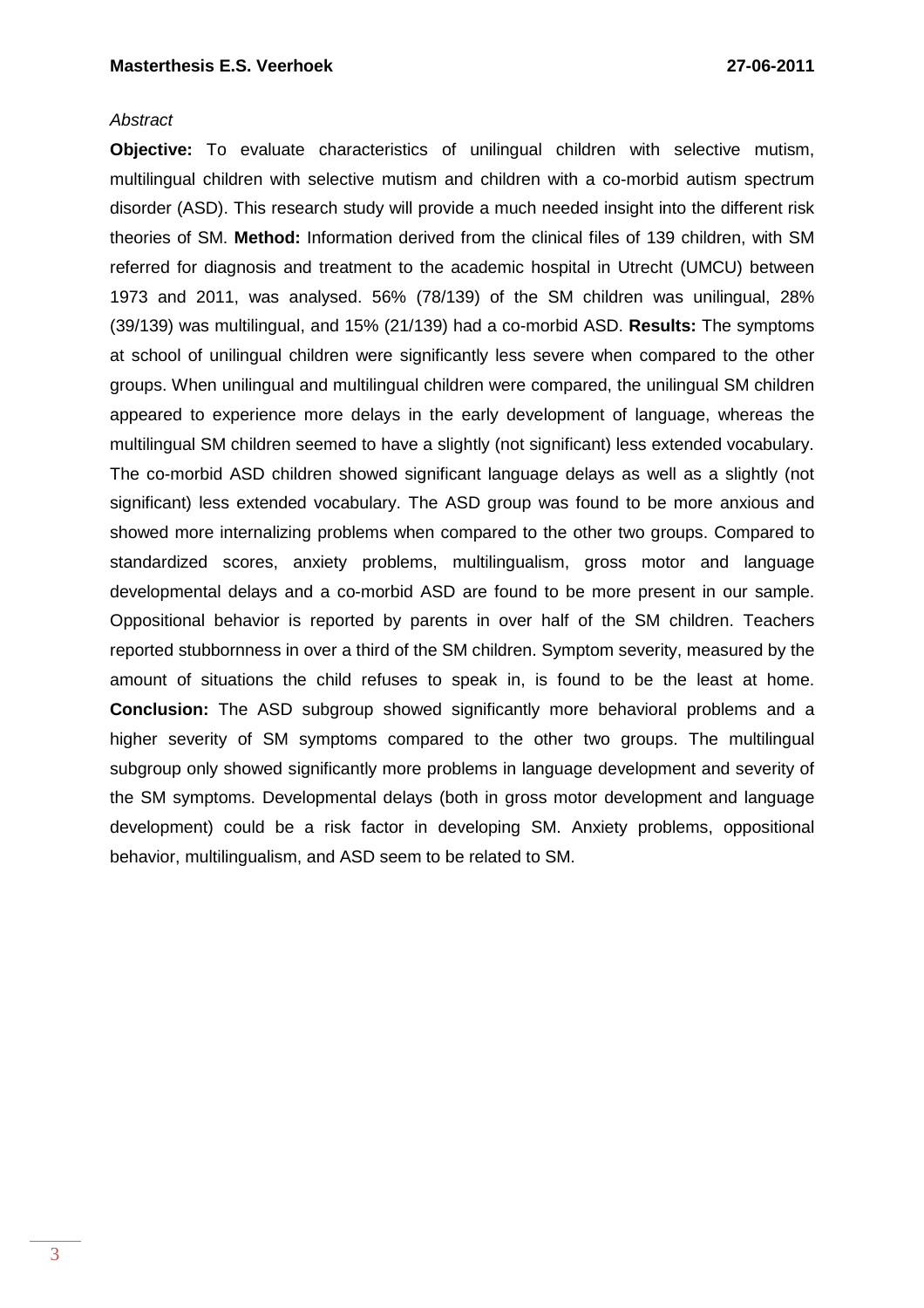John is a 4 year-old boy who lives with his parents and two siblings. At home he is able to speak normally, but when he's at school he doesn't speak at all. John has selective mutism. Selective mutism is a paediatric psychiatric condition that is considered to be preceded by shy inhibited behaviour (Sharkey & McNicholas, 2008). It ranges in presentation from a reluctance to speak in certain situations to physical and social "frozen" unresponsiveness (Wintgens, Keen & Fonseca, 2008). According to the Diagnostic and Statistical Manual of Mental Disorders (DSM-IV-Text Revised, APA, 2001), selective mutism is a disorder that is primarily present in early childhood and can be diagnosed using the following criteria: there is a persistent failure to speak in specific situations in which speaking is expected, such as school and social gatherings, despite speaking appropriately in other situations. The disturbance interferes with educational or occupational achievement or with social communication. Selective mutism can not be diagnosed if the disturbance lasts for less than a month, is limited to the first month of school and if it is not due solely to a lack of knowledge of, and comfort with, the spoken language required in the social situation. It is also not diagnosed if the disturbance is better accounted for by embarrassment related to having a Communication Disorder (e.g., Stuttering) or if it occurs exclusively during a Pervasive Developmental Disorder, Schizophrenia, or other Psychotic Disorder. Diagnosis using the DSM has been possible since 1980. Before 1994, selective mutism was called elective mutism. This term remains the diagnostic label in ICD-10 (World Health Organisation, 1992), but the criteria for diagnosis are similar to selective mutism in the DSM-IV-TR. For the purpose of this study the term selective mutism (SM), will be used.

### **Prevalence**

The prevalence of SM is estimated at around 0.76%, but ranges up to 2% in more recent school-based studies (Elizur & Perednik, 2003; Wintgens, Keen & Fonseca, 2008; Sharp, Sherman & Gross, 2007; Cohen et al., 2008). It has been hypothesized that variability among these estimates may be a function of differing diagnostic criteria used in each study and the age at which the children were sampled (Kumpulainen, 2002). The symptoms of selective mutism typically start at preschool age (Steinhausen & Juzi, 1996) and presentation peaks at 3 and 6 years of age (Wintgens, Keen & Fonseca, 2008). Elizur and Perednik (2003) found that native children with SM had a significantly earlier onset of symptoms, compared to immigrant children with SM.

#### **Risk factors: SM and anxiety**

SM has been highly correlated with anxiety disorders (Vecchio & Kearney, 2005; Dummit et al., 1997; Cunningham et al., 2004), especially social anxiety disorder (Dummit et al., 1997; Cohan et al., 2008; Cunningham, McHolm, & Boyle, 2006; Carbone et al., 2010; Ford et al.,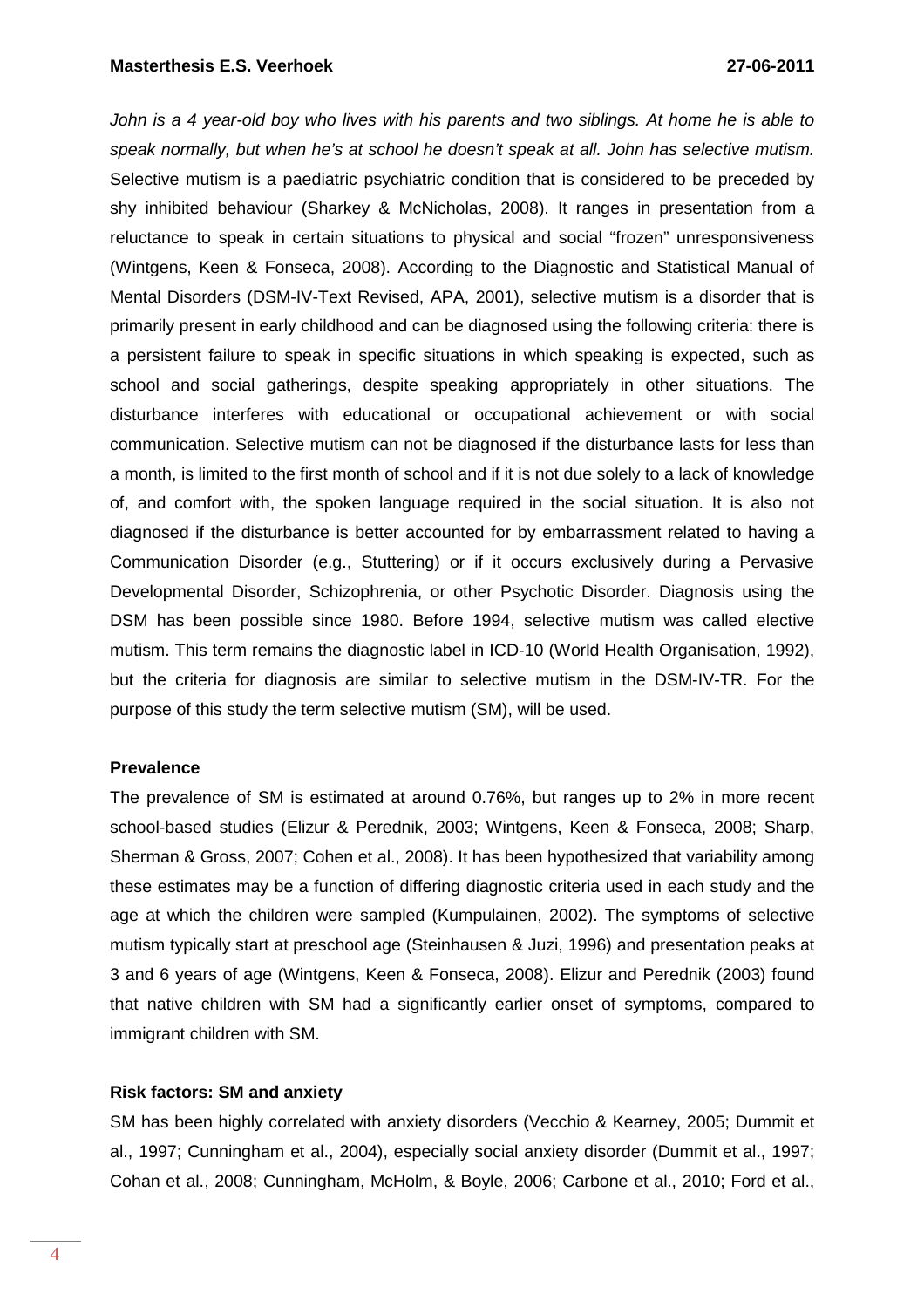1998; Cunningham, McHolm & Boyles, 2006) and more internalizing problems have been reported (Elizur & Perednik, 2003) when comparing SM children to a matched control group. This could explain why selective mutism is usually preceded by extreme shyness and children are described by their parents as having a 'slow-to-warm' temperament in social situations (Sharp, Sherman & Gross, 2007). In one study (Cunningham et al., 2006) it was concluded that the SM children were more obsessive, prone to somatic complaints, and depressed than controls. Also, achievement and social stress may be particularly problematic for children with high levels of self-oriented perfectionism (Hewitt et al., 2002). Therefore it is likely that perfectionism could be a common factor in SM children. Limited research has been done to explore a possible link between SM and perfectionism but it is suggested that parenting styles could be an influence. Immigrant parents are often more performance-driven than Dutch parents (Pels, 2004), so their (multilingual) children could be more perfectionistic than unilingual children.

### **Risk factors: SM and oppositional behavior**

Although most research suggests that SM is an anxiety related disorder, some studies found a rather strong relation between oppositional behaviour and SM. When a child withholds speech in certain situations while speaking freely in others, the behavior appears to be manipulative and controlling (Leonard & Topol, 1993). Many of the early case studies focused on the underlying oppositional and defiant etiology which often characterises children with SM (Sharp, Sherman & Gross, 2007). Descriptions used are 'manipulative', 'dominating', 'negative', 'disobedient' 'stubborn' and/or 'aggressive' (Kristensen, 1997; Sharp, Sherman & Gross, 2007; Anstendig, 1999). In some studies (Krohn, Weckstein & Wright, 1992) up to 90% of the selectively mute children were described as controlling, negative, or oppositional. Perednik and Elizur (2003) found a significant effect on being "stubborn, sullen, or irritable" when comparing SM children with a normal control group. Omdal (2007) has interviewed six recovered ex-patients and they all reported being very strong-willed and, they were consciously determinated not to speak.

#### **Risk factors: SM and language problems**

Another plausbile explanation for SM has been a hesitation to speak because of specific language problems. In 2003, Elizur and Perednik found that half of the children with SM had speech problems and Kirstensen (2000) found that SM children had significantly more mixed receptive-expressive language disorders and phonological disorders than their matched controls. Also, verbal social skills deficits were found in SM children (Cunningham et al., 2006). A relatively small amount of research has been conducted to explore the influence of multilingualism for children with SM because some studies have excluded multilingual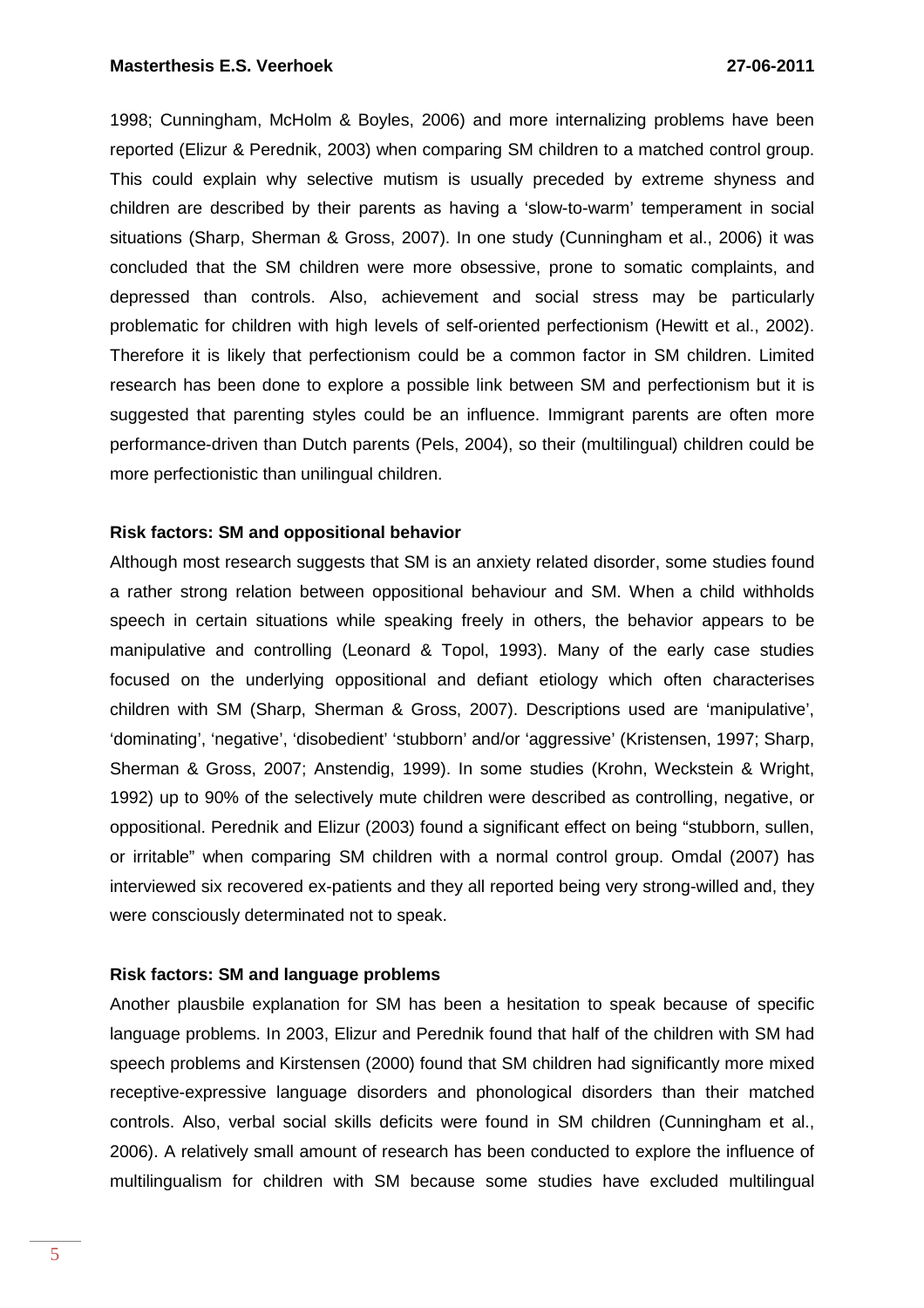children, (Toppelberg et al., 2005). But a family background of migration was demonstrated to be a common risk factor (Dummit et al., 1997). In an Israeli study (Elizur and Perednik, 2003) selective mutism is up to four times more prevalent in immigrant versus native populations. In this study, immigrant children with SM had sufficient time in school, hence their mutism was not due to an inability to speak Hebrew.

### **Risk factors: SM and developmental problems**

Developmental delays, like not reaching the milestones of motor development in time, are not the first thing that comes to mind when a child has selective mutism. But besides language developmental problems (Cohan et al., 2008; Kirstensen, 2002; Steinhausen & Juzi, 1996), an elevated rate of other developmental problems have been reported for children with SM (Kristensen 1997; Elizur & Perednik, 2003). Kristensen (2000) has found in a comparative study of unilingual children with SM and their matched controls, significant delays in language development as well as on gross motor skills. Immigrant children with SM were found to have lower scores on markers for (neuro)developmental delay/disorder (Elizur & Perednik, 2003).

#### **Risk factors: SM and autism spectrum disorders (ASDs)**

Very limited research is available when it comes to the co-morbidity of SM and ASDs. An extensive review (Fombonne, 2009a) has indicated that the prevalence of ASD the population worldwide is around 0.7%. An ASD is characterized by social and communicational problems, and by restricted, stereotypical behaviors (APA, 2001). Many children with an ASD have an IQ below average (de Bildt, et al., 2005) and a high percentage of them (except for children with Asperger's Syndrome) have significant language delays growing up (APA, 2001). Anxiety is also common among children with an ASD (Reaven, 2011). Although a pervasive developmental disorder is an exclusion criterion for SM in the DSM-IV-TR, some studies have reported associations between an ASD and SM (Kirstensen, 2000). It is a rare co-morbid diagnosis, but because of recent results in research it deserves our attention. There is a link between ASD and problems in social communication (Njiokiktjien, 2006). Very recently; an article has been published about a possible genetic relationship between SM and ASDs (Stein et al., 2011). A gene (CNTNAP2), that has been implicated in autism and, in the developmental language delayed component of autism, was found to be associated with risk for SM in a family-based sample and with social anxiety-related traits (behavioral inhibition and social anxiety) in a separate sample of young adults. They suggest that the SM syndrome could be more closely allied with the ASD spectrum than with social anxiety disorders. Although more research has yet to be done and the authors' conclusions are suitably cautious, this is an interesting hypothesis.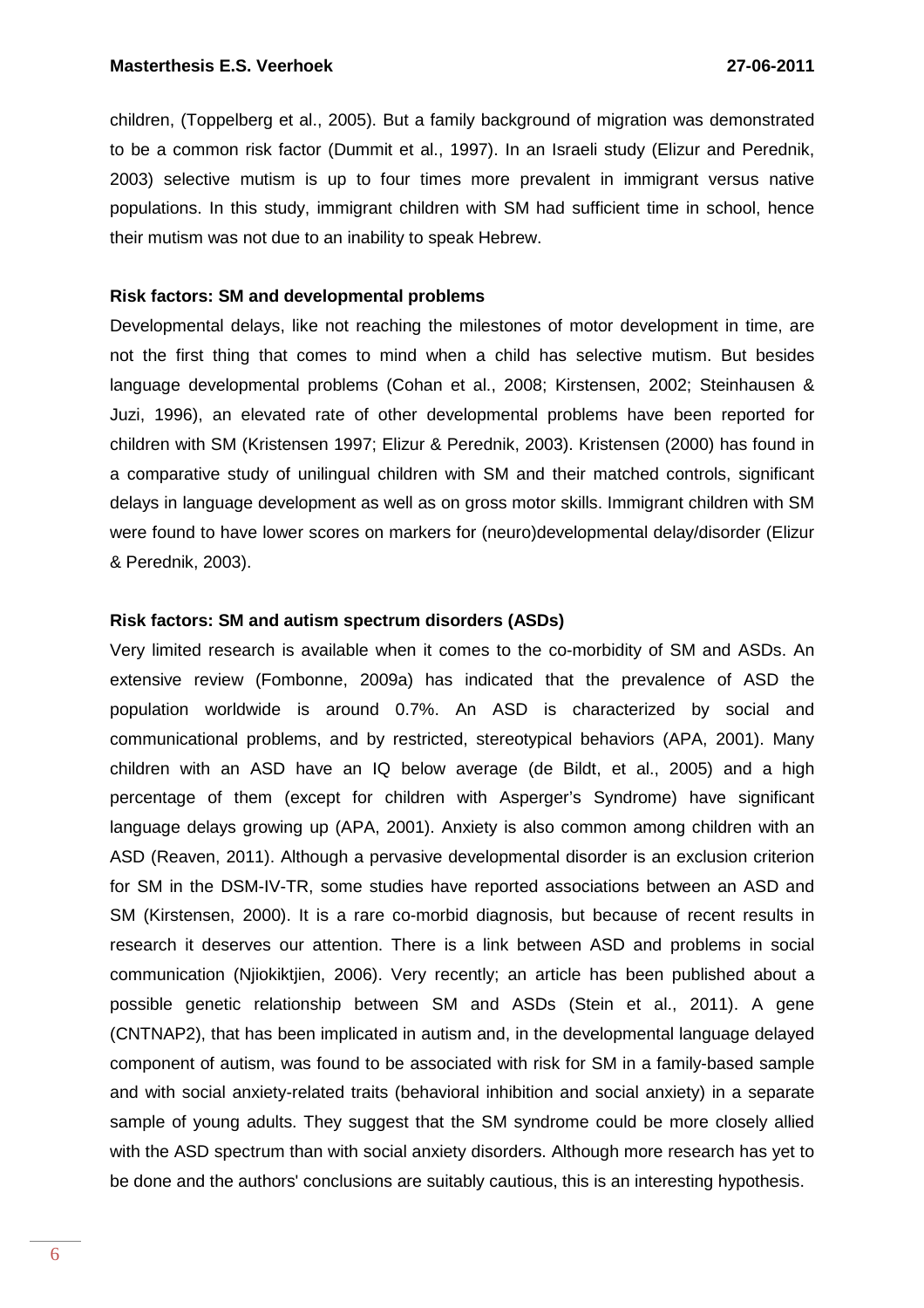# **Present study**

Because there is limited research about multilingualism and SM, the fact that multilingualism is up to four times more prevalent in children with SM (Elizur & Perednik, 2003; Toppelberg et al., 2005), and the growing percentage of bilingual children in the Netherlands<sup>1</sup>, this study will use multilingualism as a factor of importance. In this study multilingualism in children will be operationalized as the capacity of a child to speak different languages, due to the fact that he or she is spoken to in a different language than Dutch at home, but can speak Dutch fluently. That last condition is very important, to make sure that children, who are not speaking because of a language acquisition period, are not misdiagnosed with SM (as mentioned by Toppelberg and colleagues (2005) that in a period of language proficiency a child can undergo a 'silent period'). Multilingualism and emotional and behavioural problems are related to each other (Pavlenko, 2005; Toppelberg et al., 2002). Also, Elizur and Perednik (2003) have revealed differences between immigrant and native children with SM on neurodevelopmental delays and (social) anxiety. Therefore it is interesting to compare a group of multilingual and a group of unilingual children with SM in the Netherlands to see if these results can be replicated in a larger sample. Because there seemed to be a genetic link between ASDs and SM, and very limited research is available about these children, a group of SM children with a co-morbid ASD were also compared to the other two groups.

The aim of the present study was to compare multilingual children with SM, unilingual children with SM, and children with SM and a co-morbid ASD. These groups were compared on several characteristics, namely anxiety, internalizing behavioral problems, stubbornness, perfectionism, disobedience at home, developmental problems, language difficulties, age at onset of symptoms, age at referral to the UMC Utrecht, total problems, and non-verbal IQ. If standardized scores are available, the SM group as a whole will be compared to those, to explore common risk factors within the entire SM group. Because of the importance of a transactional view on childhood disorders, if available, both parental and teacher ratings on behaviors were taken into account.

When significant differences between the three groups are found, recommendations for treatment can be made.

# **Research questions and hypotheses**

Are there differences in onset of symptoms, age at referral, symptom severity, anxiety and other behavioral problems, developmental milestones, passive language IQ, or non-verbal IQ between unilingual, multilingual and autistic children with selective mutism?

 $\overline{a}$ 

<sup>&</sup>lt;sup>1</sup> Centraal Bureau voor de Statistiek, Den Haag/Heerlen (2006)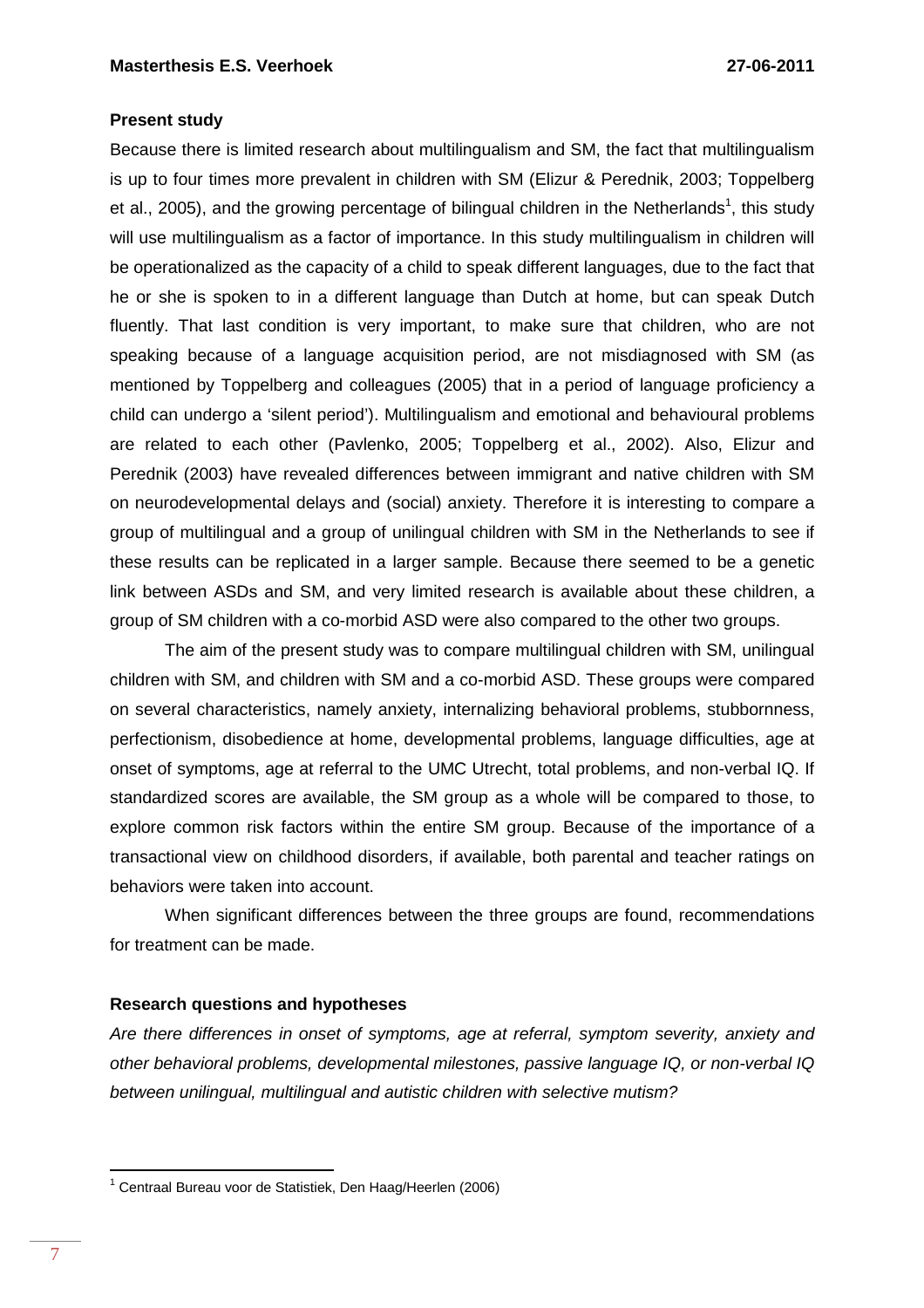It is expected that there will be significant differences between the three groups. The ASD group is expected to have more anxiety problems, and to show more other behavioral problems. For instance, restricted behaviors, present in children with ASDs (APA, 2001), could be perceived as stubborn or disobedient behavior and are therefore more likely to be seen in the co-morbid ASD group. They are also expected to have more gross motor and language delays, and to have a lower non-verbal and passive language IQ. The multilingual SM children are expected to have a later onset of SM symptoms, to be more perfectionistic and have a lower passive language IQ, compared to unilingual SM children. Also, because immigrant families usually have less access to highly needed medical services (Toppelberg et al., 2002), they are expected to have a higher age at referral. No previous research has explored differences between the three groups on symptom severity. Despite that, expectations are that symptoms are more severe for multilingual children at school and in other places outside the home, because outside their home they face the difficult task of having to choose between two languages, if they try to speak at all.

### What are common risk factors in children with selective mutism in our sample?

Anxiety problems, oppositional behavior, language problems, gross motor and language developmental delays and a co-morbid ASD are expected to be more present in our sample, compared to normalized scores. Also multilingualism is expected to be a risk factor for developing SM. No prior research has indicated that, but maybe in multilingual children the anxiety to speak is partly due to a somewhat lower passive language IQ. Symptom severity, measured by the amount of situations the child refuses to speak in, is expected to be the least at home. This is hypothesized because the DSM-IV-TR (APA, 2001) criteria refer to school situations and social gatherings as being common places the child doesn't speak in.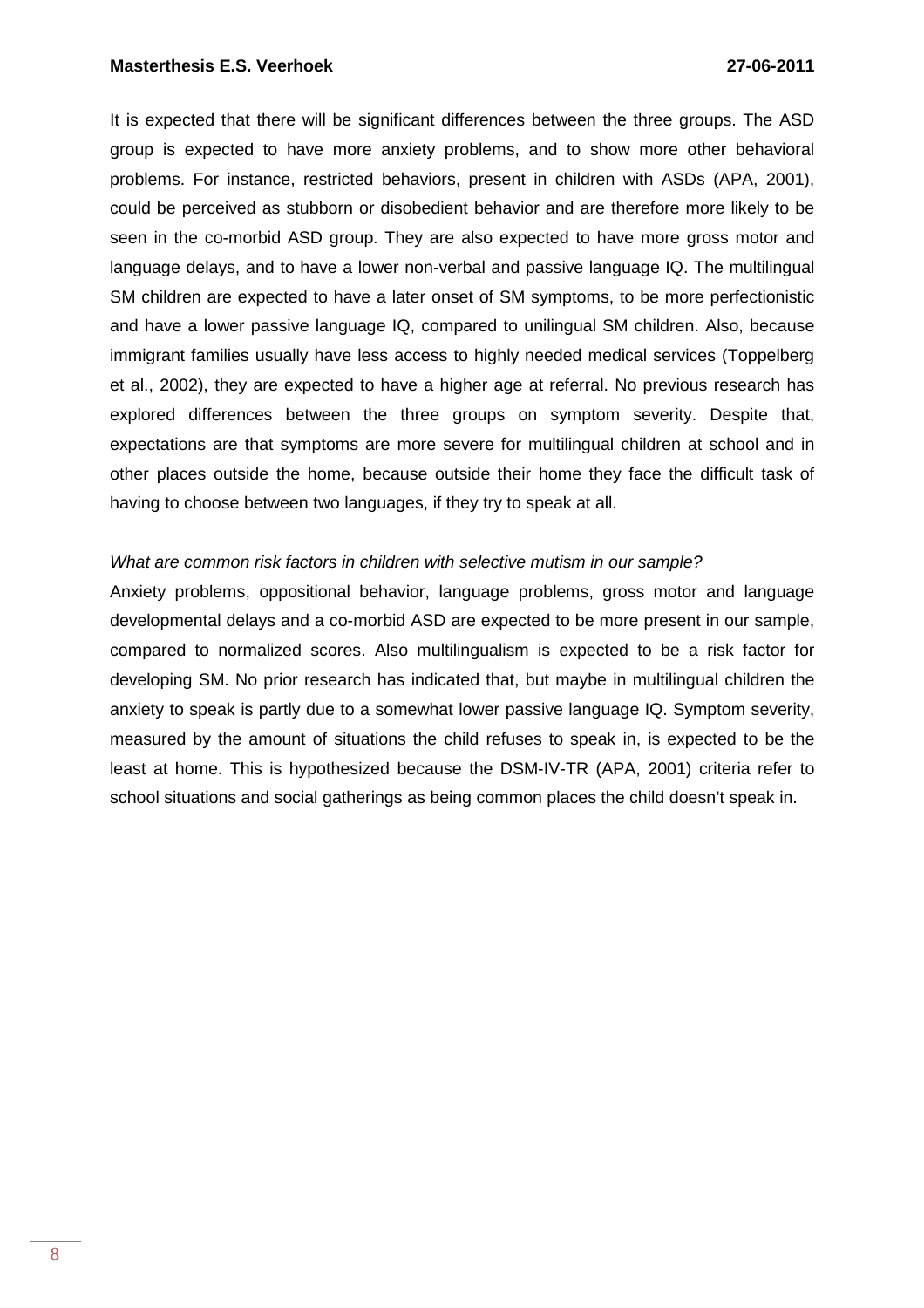#### **Method**

#### **Participants and procedures**

A Dutch sample of 139 children with selective mutism was examined. They were all diagnosed with SM between 1973 and 2011 in an academic hospital (UMC) in Utrecht. Clinical and diagnostic information of these children was obtained from their clinical files. The group of 139 children was a priori split into three groups; the first group consisted of 78 unilingual SM children (56%), the second group consisted of 39 multilingual SM children (28%) and the third group consisted of 21 SM children with a co-morbid diagnosis of an ASD (15%). The last group consisted of only 2 children that are multilingual. Because of this small amount, and the limitations for data analysis with such small groups, the multilingual and unilingual co-morbid SM and ASD children were considered as one group.

Diagnosis has been established on a behavioral level at the UMC Utrecht by certified psychiatrists or psychologists, following DSM-criteria. A co-morbid diagnosis of ASD has only been made after careful examination of the behavior at home, so that silence or anxiety in unknown situations did not lead to false ASD classifications. When in doubt a final diagnosis often was given after a period of behavioral therapy for selective mutism symptoms. Among personal and socio-demographic data, the following were used in the present study: age, gender, onset of symptoms, age at referral, and school type.

#### **Measures**

#### Non-verbal IQ

The Non-verbal IQ-scores of the SM children at referral were obtained in the last 33 year using a variety of tests. These tests were different editions of the Wechsler Intelligence Scales (WNV-NL and performance scales of WISC-RN, WISC-III-NL, WPPSI-RN and WPPSI-III-NL; Wechsler, 1974, 1989, 1991, 2002, 2008), the simultaneous processing scale of the Kaufmann Assessment Battery for Children (K-ABC-NL, Kaufman & Kaufman, 1983), the total IQscore of the Revised Amsterdam Child Intelligence Scale (RAKIT; Bleichrodt, Drenth, Zaal & Resing, 1984) and the total IQscore of the Snijders-Oomen Nonverbal Intelligence Scale for Young Children (the SON-R 2½-7 and SON-R 5½-17; Tellegen, Winkel, Wijnberg & Laros, 1998). All of these tests allowed to calculate standardized IQscores ( $\mu = 100$ , SD = 15).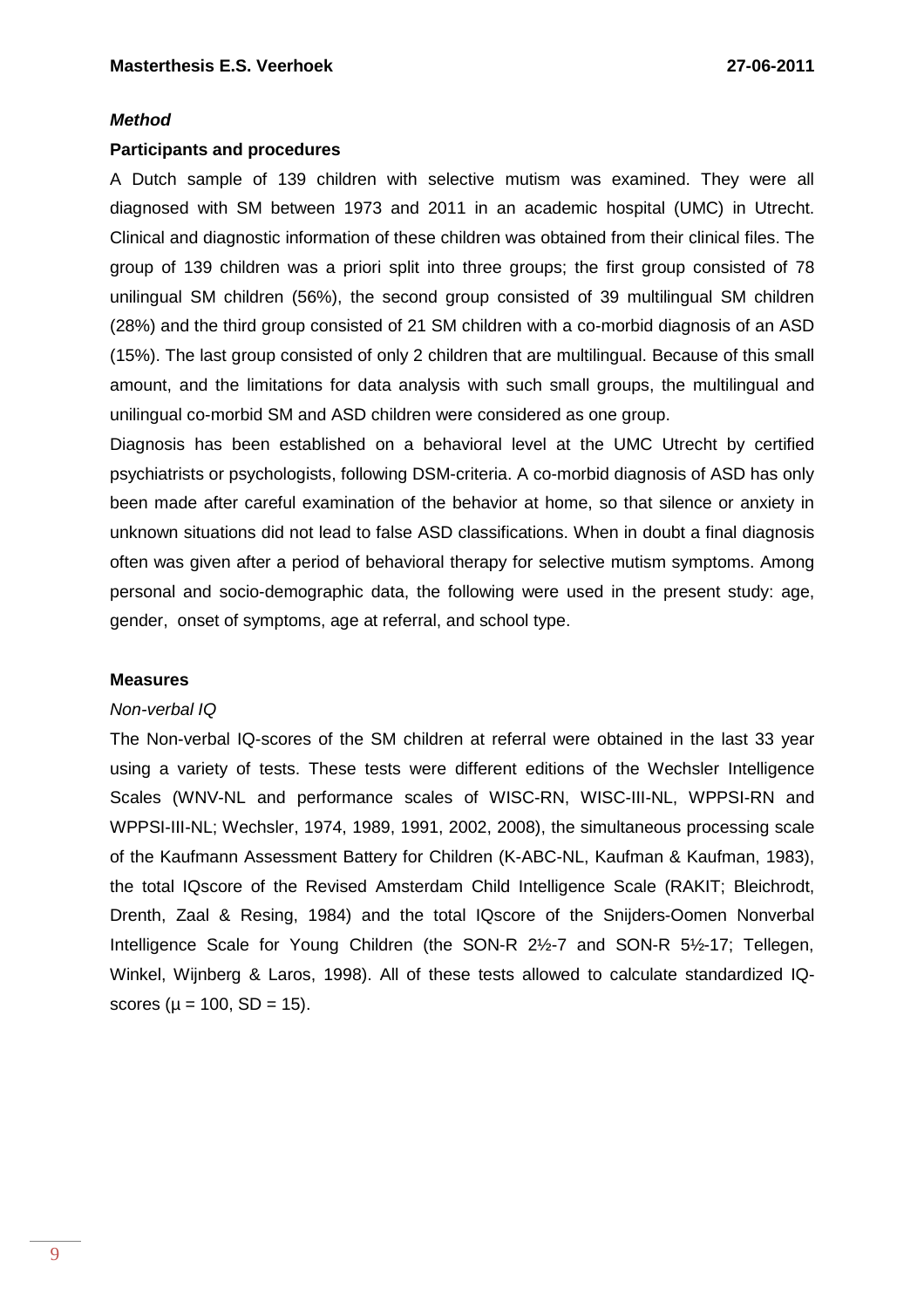# Behavioural information and anxiety

The Child Behavior Checklist, filled in by parents, and the Teacher Report Form, filled in by teachers, (CBCL and TRF) for ages 2-3, ages 4-18, ages 1,5-5 and ages 6-18<sup>2</sup> were used for all referrals since 1986. The parent(s) and teacher responded along a 3-point scale, with  $0 =$ "not true",  $1 =$  "somewhat or sometimes true", and  $2 =$  "very true or often true." Both questionnaires consisted of multiple questions about internalizing and externalizing behavior. The subscales Anxiety problems, Internalizing problems, and Total problems and the items stubborn, perfectionism and disobedience were included in data analysis. The normalized t scores on subscales and the raw scores the single items were used for this study, with a score of  $0 =$  "behavior is not present" and a score of 1 or  $2 =$  "behavior is present". The data on the Anxiety problems scale was obtained from equal versions of the CBCL and TRF (namely the CBCL1½-5 and 6-18 and TRF1½-5 and 6-18). Therefore the cut-off scores were used that indicate if the mean level of anxiety problems was elevated compared to normalized control groups. The cut-off score for average behavioral problems is 65, for borderline problems the t scores must be between 66 and 69 (between the  $95<sup>th</sup>$  and  $97.5<sup>th</sup>$ percentile), and for clinically significant problems the  $t$  scores must be above 70 (above the 97.5<sup>th</sup> percentile).

# SM symptom severity

The selective mutism symptom severity at referral was measured using a short speech situation questionnaire, comprising a parent and a teacher version. This instrument was developed in the UMC Utrecht in Dutch language for clinical purposes, to investigate the situations in which a child speaks. The situations were divided into three categories: 11 items represented speaking behavior at home, 9 items represented speaking behavior at school and 4 items represented speaking behavior in other environments outside the home. For example, one of the questions in the home-situation was: "Does the child speak to unfamiliar adults?" Items were rated on a 3 point scale indicating how frequent the child speaks in the specified situation, ranging 0 (doesn't speak), 1 (rarely speaks) and 2 (does speak). The average scores on the three situation-scales of the unilingual, multilingual and ASD group were compared. Due to insufficient research, factor structure and internal consistency remain unknown. Total scores were calculated by adjusting the mean scores of the child on each category.

 $\overline{a}$ 

<sup>&</sup>lt;sup>2</sup> Copyright of both CBCL and TRF is T.M. Achenbach, Burlington, U.S.A. Dutch translation: F.C. Verhulst, Academisch Ziekenhuis Rotterdam/Sophia Kinderziekenhuis. Versions from 1983 through 2002 have been used.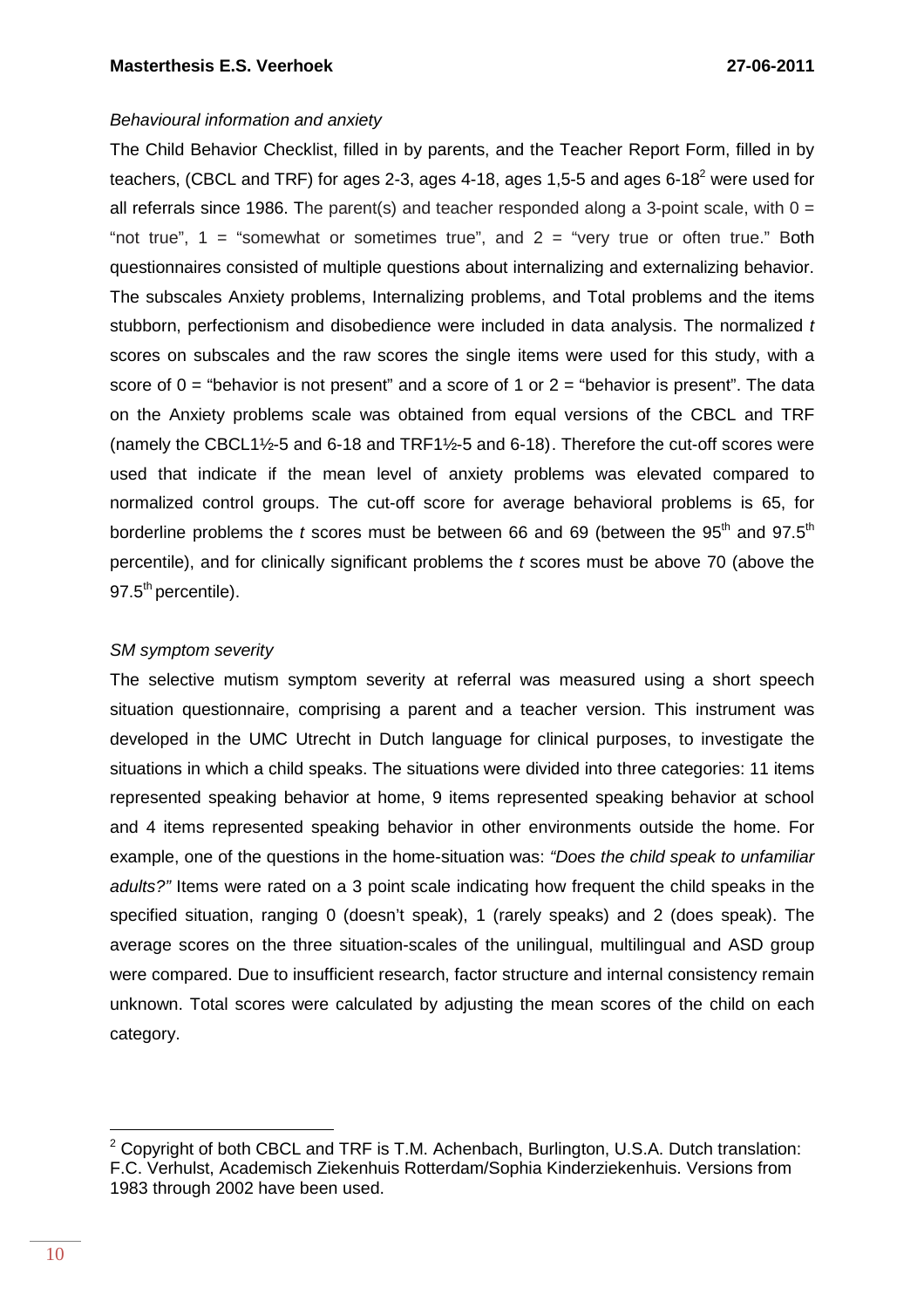# Motor and language development

In order to compare the three groups on developmental delays, milestones for language development, motor development and smiling were used. We've compared the three groups on the percentage of children with a delayed development in the categories: smile, sit, crawl, walk and speak (first words and first two-word sentences). Delays were based on the milestones of SMOCK (Sociaal Medisch Onderzoek Consultatiebureau; Herngreen et al., 1992) and represent the age when around 90% of all children in the Netherlands reached that milestone. These milestones were based on 2151 children, all born between 1988 and 1989.

#### Passive language abilities

For measuring passive language abilities, the Peabody Picture Vocabulary Test (PPVT-III, Dunn & Dunn, 1997, Dutch translation by Schlichting, 2004) and the Reynell Developmental Language Scales (Reynell, 1977/1985, Dutch translation by Eldik, Schlichting, Spelberg, Meulen & Meulen, 1995) were used. When both scores were available, the test date closest to the date of referral were used. When that information was unknown, the PPVT-score were used. This choice is based on the psychometric qualities of both tests, assessed by COTAN (Commissie Testaangelegenheden Nederland, 2006). These tests also allowed to calculate standardized IQ-scores ( $\mu$  = 100, SD = 15).

### **Data analysis**

A one-way between-subjects ANOVA design was employed on the normally distributed scaled variables (CBCL and TRF t scores, non-verbal IQ scores, passive language scores, and symptom severity (home and other)) using the Statistical Package for the Social Sciences; version 16.0 (SPSS Inc., 2008). The between-subjects factor had three levels: unilingual children with SM (unilingual group), multilingual children with SM (multilingual group) and, children with SM and a co-morbid ASD (ASD-group). Normality was measured using QQ-plots. In case of significant differences between the group means, Bonferroni Post Hoc tests were performed. All p values were calculated as two-tailed, and p values less than .05 were reported as significant. Due to skewness, four variables (age at onset, age at referral, CBCL t scores on the scale Anxiety problems, and symptom severity (school)) were analyzed using the Kruskal-Wallis Test, a non-parametric equivalent of the one-way between-subjects analysis of variance. In case of significant differences between the mean ranks, post hoc Mann-Whitney tests were performed, using a  $p$  value of .0167, to assess which group differed significantly from the other groups. Single-itemscores from the CBCL and TRF on the items stubborn, disobedience and perfectionism and the developmental milestones were compared using Chi-square analysis.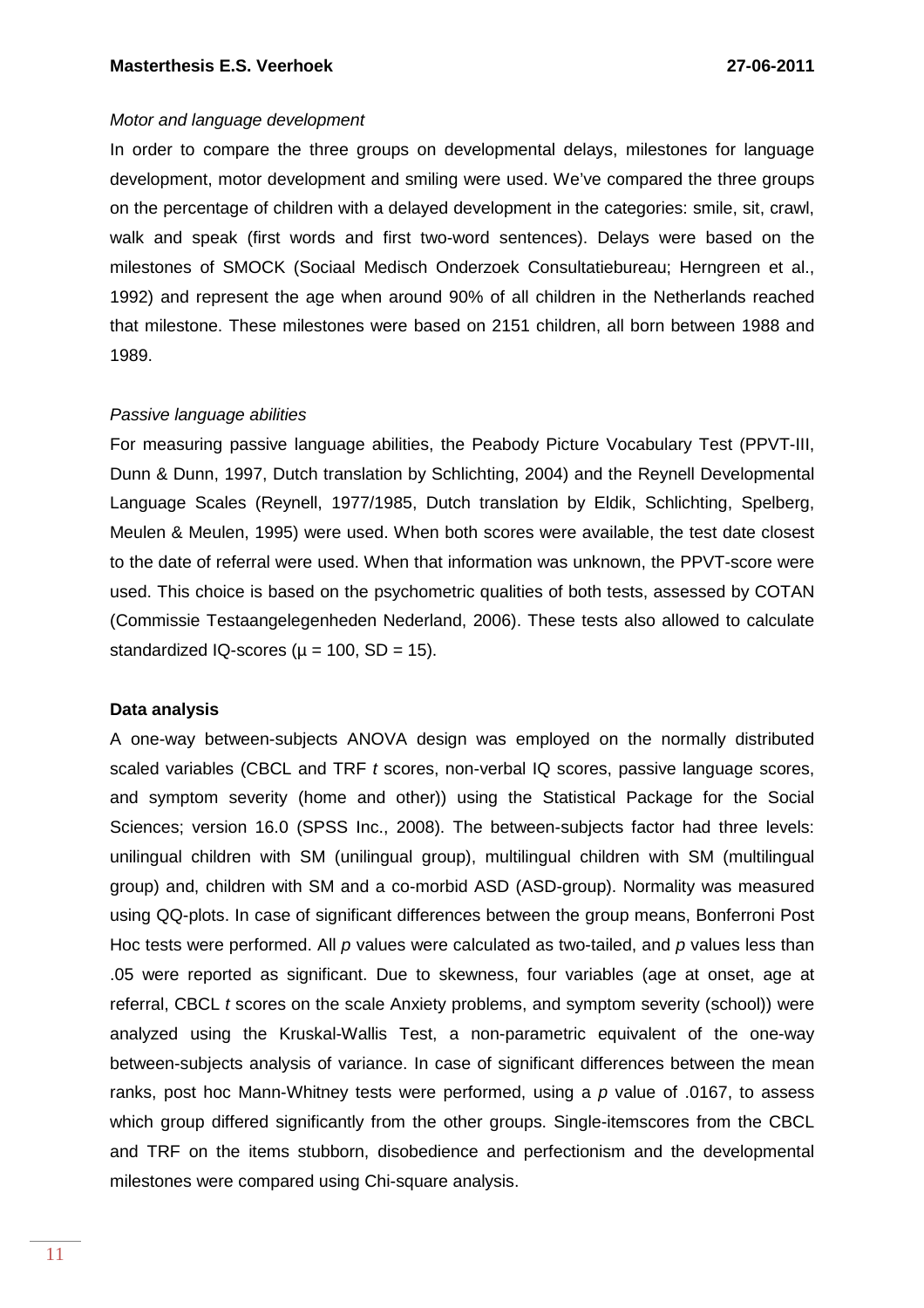# **Results**

# **Personal and socio-demographic data**

The male-female ratio in our group was 1:1.5. 89.7% of our sample attended regular elementary school ( $N=122$ ) and 10.3% attended special education ( $N=14$ ). The mean age when symptoms first occurred was 2.8 years (SD 1.03; range 1-7.75; N=90). The mean age at referral was 6.0 years (SD 1.89; range 3-12). For age at onset, there was no significant effect of group ( $\chi^2$  (2, N = 90) = .3.608, p = .17). For age at referral there was no significant effect of group ( $\chi^2$  (2, N = 134) = .507, p = .78). Mean results of ANOVA – and Kruskall-Wallis tests are presented in table 1.

**Table 1.** Mean scores for SM children's variables, split into three groups: unilingual, multilingual and with a comorbid diagnosis of an autism spectrum disorder.

|                                           | SM (unilingual) |           |    | SM (multilingual) |           | SM and ASD |            |           |    |           |
|-------------------------------------------|-----------------|-----------|----|-------------------|-----------|------------|------------|-----------|----|-----------|
|                                           |                 |           |    |                   |           |            |            |           |    | p         |
| Scale                                     | Mean            | <b>SD</b> | N  | Mean              | <b>SD</b> | N          | Mean       | <b>SD</b> | N  | value     |
| Age at onset <sup>1</sup>                 | 2.66            | 1.11      | 50 | 3.01              | 0.83      | 26         | 2.87       | 1.05      | 14 | <b>NS</b> |
| Age at referral <sup>1</sup>              | 5.93            | 1.84      | 74 | 5.85              | 1.69      | 39         | 6.34       | 2.45      | 21 | <b>NS</b> |
| Non-verbal IQ-scores <sup>1</sup>         | 103.38          | 15.84     | 42 | 102.13            | 16.07     | 24         | 92.53      | 15.76     | 15 | <b>NS</b> |
| Passive language IQ <sup>1</sup>          | 100.32          | 11.03     | 22 | 93.64             | 18.31     | 14         | 95.50      | 17.33     | 6  | <b>NS</b> |
| Anxiety problems CBCL <sup>1</sup>        | 60.50           | 9.41      | 46 | 60.19             | 8.21      | 21         | 68.27 7.40 |           | 11 | $.046*$   |
| Total problems CBCL <sup>1</sup>          | 55.57           | 9.03      | 67 | 54.14             | 10.29     | 29         | 63.44 7.43 |           | 16 | $.004**$  |
| Internalizing problems CBCL <sup>1</sup>  | 61.18           | 9.03      | 67 | 60.55             | 8.96      | 29         | 68.25 6.14 |           | 16 | $.009**$  |
| Anxiety problems TRF <sup>1</sup>         | 62.62           | 9.83      | 42 | 63.95             | 9.05      | 20         | 69.55 5.26 |           | 11 | <b>NS</b> |
| Total problems TRF <sup>1</sup>           | 56.31           | 7.23      | 48 | 57.71             | 5.13      | 28         | 62.07 9.51 |           | 15 | $.027*$   |
| Internalizing problems TRF <sup>1</sup>   | 62.67           | 9.14      | 48 | 63.25             | 7.32      | 28         | 69.33 6.95 |           | 15 | $.025*$   |
| SM symptom severity (Home) <sup>2</sup>   | 1.36            | 0.35      | 31 | 1.27              | 0.37      | 19         | 1.18       | 0.38      | 8  | <b>NS</b> |
| SM symptom severity (School) <sup>2</sup> | 0.84            | 0.49      | 30 | 0.52              | 0.50      | 19         | 0.51       | 0.35      | 8  | $.035*$   |
| SM symptom severity (Other) <sup>2</sup>  | 1.12            | 0.43      | 30 | 1.00              | 0.60      | 19         | 0.75       | 0.48      | 8  | <b>NS</b> |

Note: Results for the Age at onset, Age at referral, Anxiety problems CBCL and SM symptom severity (school)

are obtained using Kruskal-Wallis tests. Other results are obtained using ANOVA.

1: A higher score represents a higher age, higher IQ, and more problems

2: A lower score represents more severe symptoms

\* p < .05; \*\*p < .01; \*\*\*p < .001 (two-tailed). NS = not significant.

# **Non-verbal and passive language IQ**

As shown in table 1, for non-verbal IQ, there was no significant effect of group ( $F(2,78)$  = 2.660,  $p = 0.08$ ). The ASD group had a slightly lower mean on non-verbal IQ when compared to standardized non-verbal IQ-scores ( $\mu_{ASD}$  = 92.53,  $\mu_{normal}$  = 100). The range of all three groups, shown in SD (standard deviation), was almost similar to the standardized scores  $(SD_{\text{unilingual}} = 15.84, SD_{\text{multilingual}} = 16.07, SD_{\text{ASD}} = 15.76, and SD_{\text{normal}} = 15.0$ . For passive language IQ, there was no significant effect of group  $(F(2,39) = .942, p = .40)$ . The multilingual and ASD groups did show some deviations in mean and range when compared to standardized passive language IQ-scores ( $\mu_{\text{multiingular}} = 93.64$ ,  $\mu_{\text{ASD}} = 95.50$ ,  $\mu_{\text{normal}} = 100.0$ ;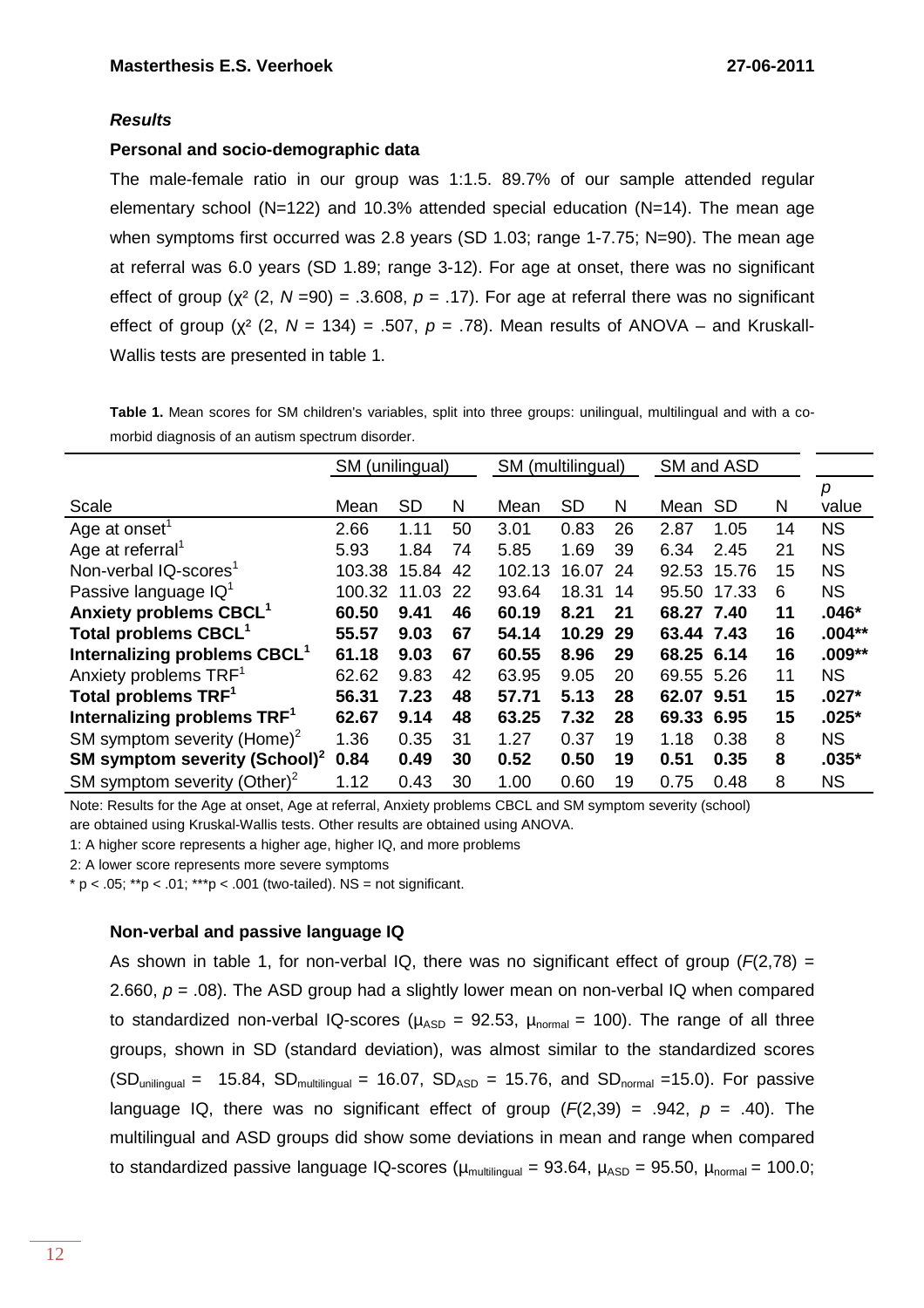$SD_{\text{multilinear}}$  = 18.31,  $SD_{\text{ASD}}$  = 17.33, and  $SD_{\text{normal}}$  =15). The different ranges mean that the scores were more widely spread in the distribution, meaning there was more variety among the scores. For instance, in current data 68% of unilingual SM children had a passive language IQ between 89 and 111, multilingual SM children had a passive language IQ score between 75 and 111, and SM children with an ASD had a passive language IQ score between 78 and 112.

# **Parent-reported problems**

### Anxiety problems

As shown in table 1, for the anxiety problems scale of the CBCL, there was a significant effect of group ( $\chi^2$  (2, N = 78) = 6.146, p < .05). Post Hoc Mann-Whitney U testing showed that there was no statistically significant difference between unilingual and multilingual children with SM in t scores for Anxiety problems on the CBCL ( $U = 558.000$ ,  $N_1 = 56$ ,  $N_2 =$ 22,  $p = 0.52$ , two-tailed). Considering the unilingual and multilingual children as one group, there was a significant difference between the ASD group and the total SM group with no comorbid ASD on the Anxiety problems scale of the CBCL ( $U = 196.000$ ,  $N_1 = 66$ ,  $N_2 = 11$ ,  $p =$ .02, two-tailed). Comparing the scores on parent reported anxiety problems in the entire group to the percentiles in normal development, much more borderline and clinical scores were seen in the SM group. These percentages are presented in table 2.

**Table 2.** Percentage of SM children's scores on the CBCL anxiety scale and TRF anxiety scale compared to a normal population

| Anxiety problems               |      | Average Borderline Clinical |      |
|--------------------------------|------|-----------------------------|------|
| Normal population              | 92.5 |                             | 2.5  |
| SM children (parent reported)  | 56.4 | 14.1                        | 29.5 |
| SM children (teacher reported) | 53.4 | 17 R                        | 28.8 |

### Total problems

For the total problems scale of the CBCL, the means of the three groups differed significantly  $(F(2,109) = 5.861, p < .01)$ . Post Hoc Bonferroni testing showed that for the ASD-group significantly more total problems were reported by parents than for the unilingual group ( $p <$ .01) and the multilingual group ( $p < .01$ ). Between the multilingual and unilingual groups there were no significant differences ( $p > .05$ ).

# Internalizing problems

For the internalizing problems scale of the CBCL, there was a statistically significant effect of group  $(F(2, 109) = 4.866, p < .01)$ , with the ASD group significantly differing from the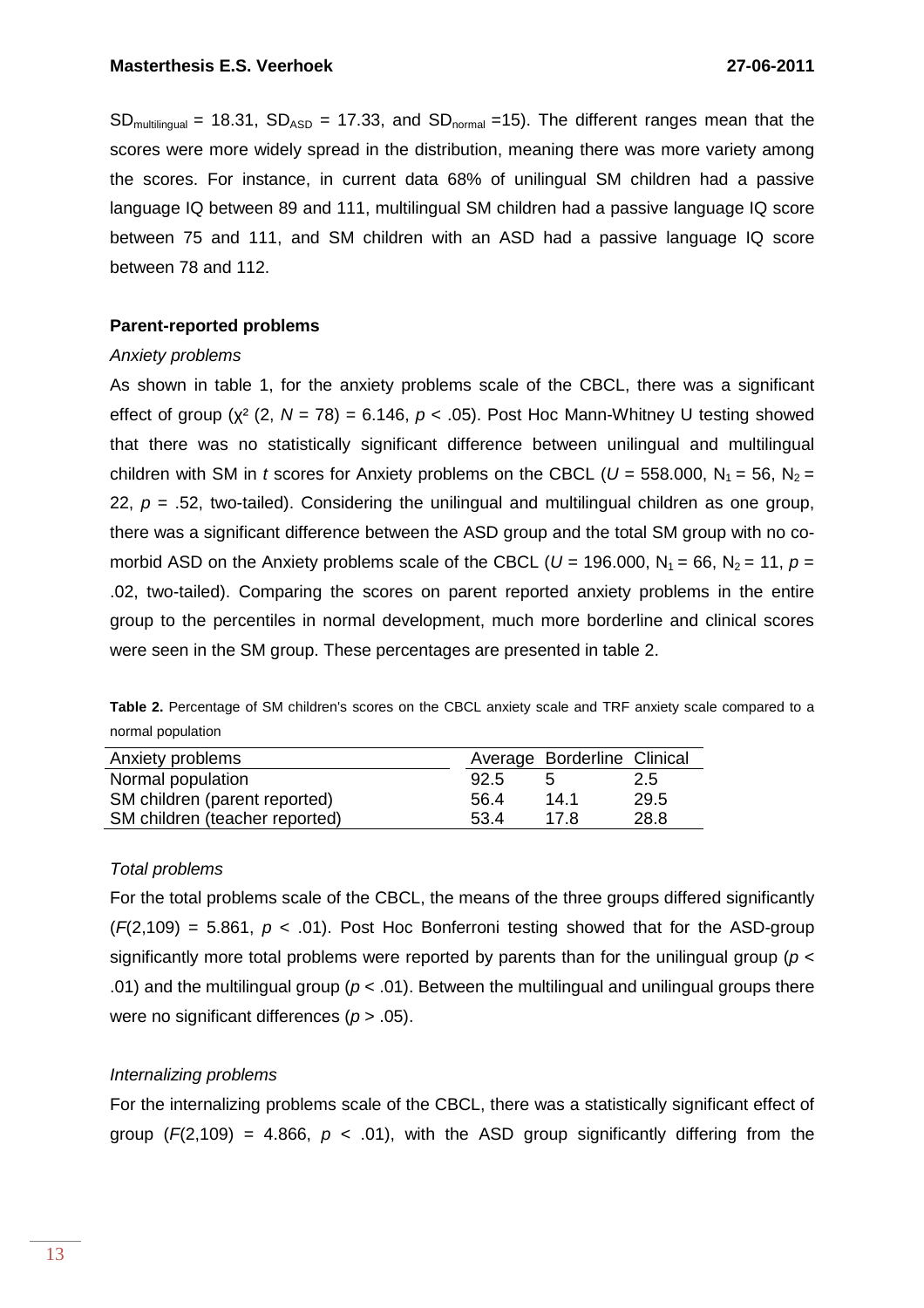unilingual ( $p = .01$ ) and multilingual ( $p = .02$ ) group. The multilingual and unilingual groups did not differ significantly  $(p > .05)$ .

# Oppositional behaviors (stubborn behavior and disobedience) and perfectionism

As shown in figure 1, for the CBCL-item stubborn, 72.5% of the unilingual children ( $N = 51$ ), 56.5% of the multilingual children ( $N = 23$ ), and 85.7% of the ASD children ( $N = 14$ ) were reported as being stubborn by their parent(s). Chi-square analysis showed no significant relationship between stubbornness and group ( $\chi^2(2, N = 88) = 3.818$ ,  $p = .152$ ). On perfectionism, 45.0% of the unilingual children ( $N = 20$ ), 41.7% of the multilingual children (N  $= 12$ ), and 55.6% of the ASD children (N = 9) were reported as being a perfectionist by their parent(s), but there was no significant relationship between perfectionism and group (χ²(2, N  $= 41$ ) = .427, p = .845). For disobedience, 51.0% of the unilingual children (N = 49), 37.5% of the multilingual children ( $N = 24$ ), and 50.0% of the ASD children ( $N = 14$ ) were reported as being disobedient by their parent(s), but there was no significant relationship between disobedience and group ( $\chi^2(2, N = 87) = .1.237$ ,  $p = .529$ ). 70.5% of the entire group of SM children ( $N = 88$ ) was reported stubborn by their parents, 46.3% ( $N = 41$ ) was reported being a perfectionist, and 47.1% ( $N = 87$ ) was reported being disobedient at home (figure 2).



Figure 1. Percentage of children with SM that were reported as being stubborn, being perfectionist, and being disobedient at home, split into three groups: unilingual, multilingual and with a co-morbid diagnosis of an autism spectrum disorder.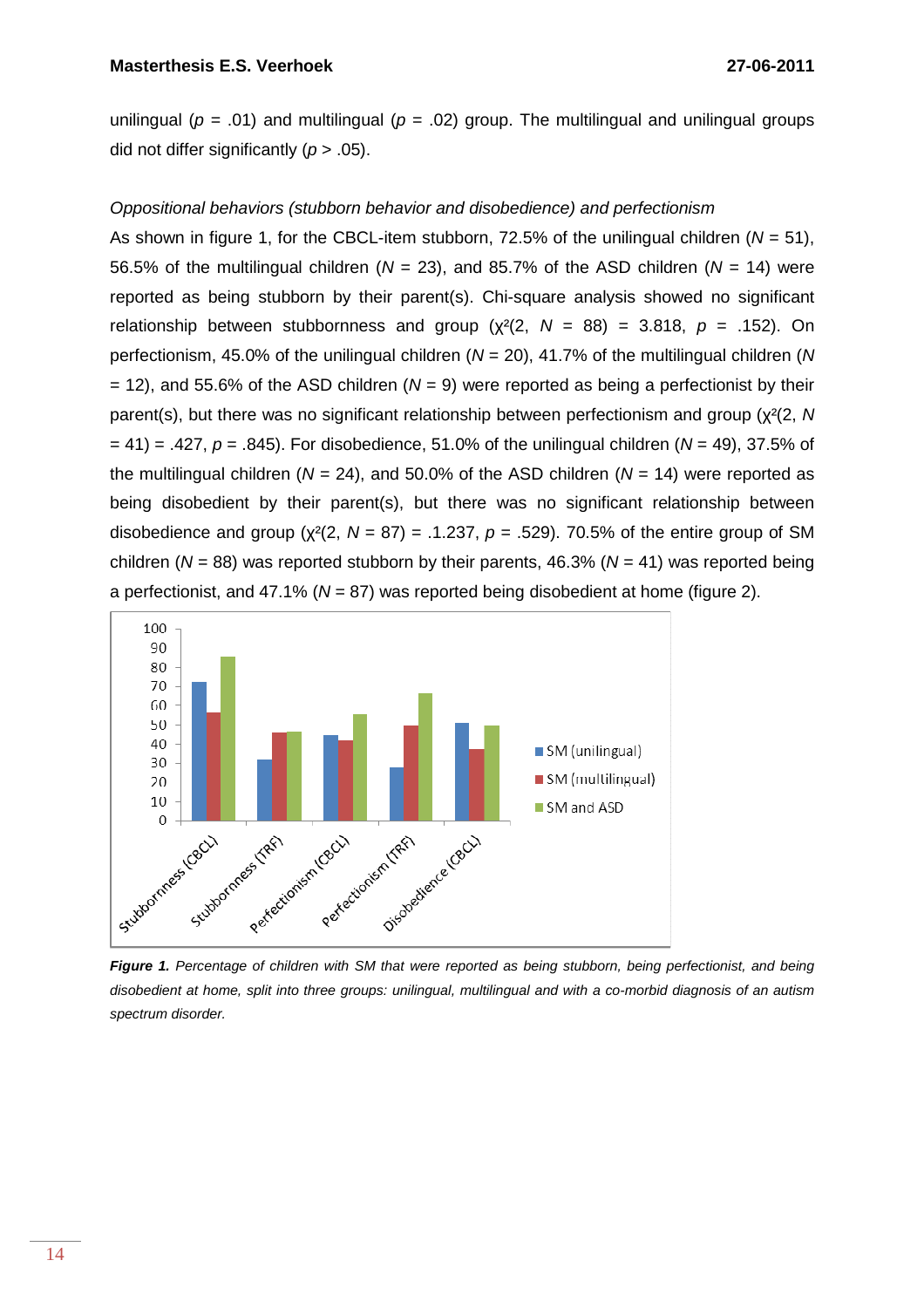

**Figure 2.** Percentage of total group of children with SM that were reported as being stubborn, being perfectionist, and being disobedient at home.

#### SM symptom severity

For SM symptom severity on the 'home' situation, there was no significant effect of group  $(F(2,55) = .890, p = .42)$ . On all groups, the lowest mean scores were obtained in the school situation, meaning overall severity at school was higher, with the SM children speaking less in school. On the 'school' situation, Kruskal-Wallis testing showed there was a significant effect of group ( $\chi^2$  (2, N = 57) = 6.697, p = .04). Post Hoc Mann-Whitney U testing, using a p value of .0167, showed that there is no statistically significant difference between the multilingual and unilingual children on the 'school' situation of the SM severity scale ( $U =$ 241.000,  $N_1 = 37$ ,  $N_2 = 20$ , p .03, two-tailed). Also, there was no significant difference between the ASD group and the multilingual group ( $U = 60.000$ ,  $N_1 = 7$ ,  $N_2 = 19$ ,  $p = .72$ ). The two multilingual children with an ASD were taken out of this equation. Between the ASD group and unilingual group, there were significant differences as well ( $U = 72.000$ ,  $N_1 = 8$ ,  $N_2$  $=$  30,  $p = .09$ ). For the 'other places outside the home' situation, there was no significant effect of group  $(F(2,54) = 1.799, p = .18)$ .

### **Teacher-reported behavioral problems**

#### Anxiety problems

As shown in table 1, for the anxiety problems scale of the TRF, there was no significant effect of group ( $F(2,70) = .2.527$ ,  $p = .09$ ). A comparison of the total SM group no a normal population is presented in table 2.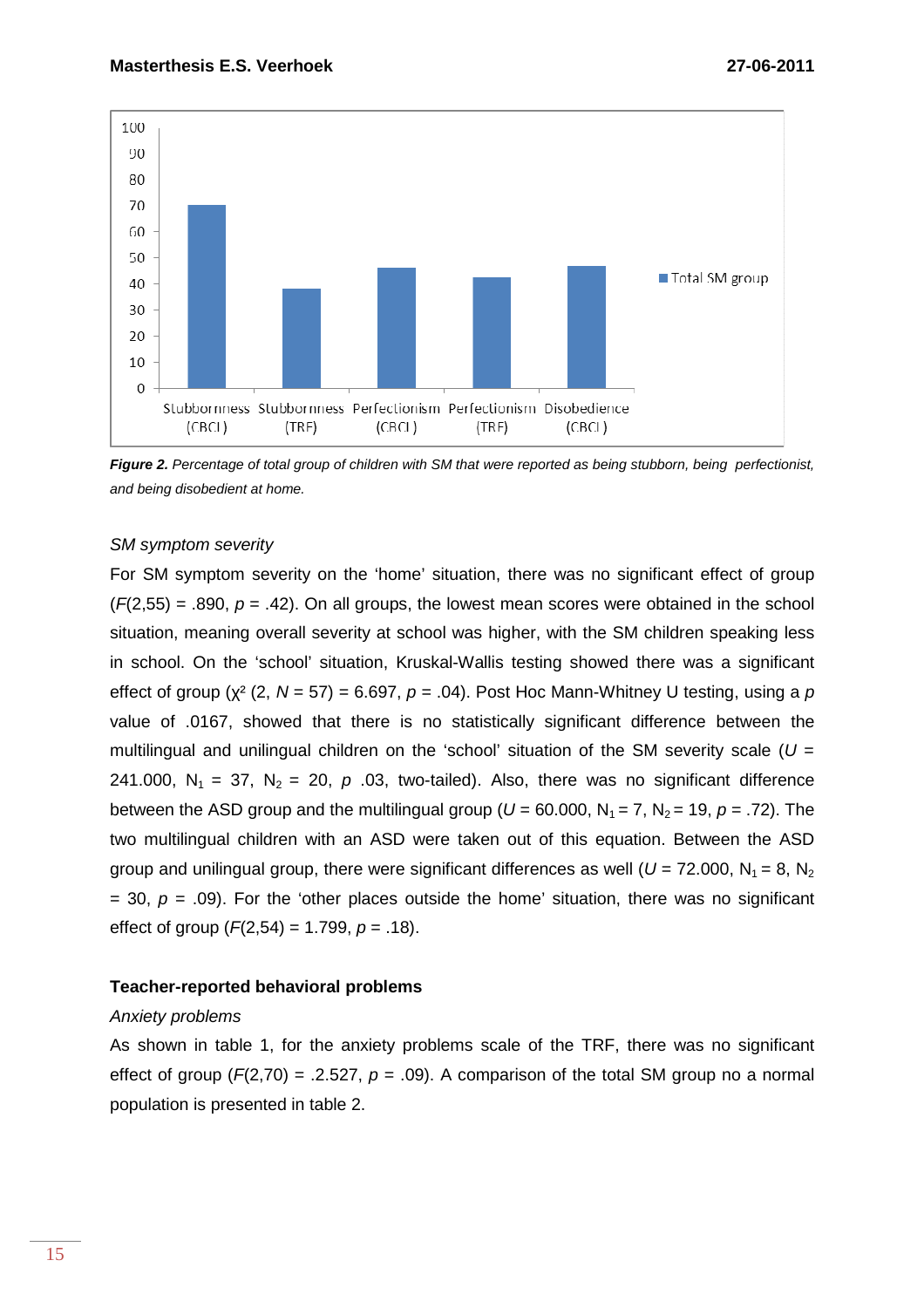# Total problems

For the total problems scale of the TRF, the means of the groups differed significantly  $(F(2,88) =, p = .03)$ . Post Hoc testing showed that for the ASD-group significantly more total problems were reported by the teachers in comparison to the unilingual group ( $p = .02$ ) but not compared to the multilingual group ( $p = .18$ ). Between the multilingual and unilingual groups there were no significant differences ( $p > .05$ ).

# Internalizing problems

For the internalizing problems scale of the TRF, there was a statistically significant effect of group ( $F(2,88) = 3.839$ ,  $p = .03$ ), with the ASD group significantly differing from the unilingual group ( $p = .02$ ), but not from the multilingual group ( $p = .08$ ). The multilingual and unilingual groups did not differ significantly ( $p > .05$ ).

# Oppositional behaviors (stubborn behavior) and perfectionism

As shown in figure 1, for the TRF-item stubborn, 31.9% of the unilingual children ( $N = 47$ ), 45.8% of the multilingual children ( $N = 24$ ), and 46.2% of the ASD children ( $N = 13$ ) were reported as being stubborn by their teacher(s), but these differences were not significant ( $x^2$  $(2, N = 84) = 1.729$ ,  $p = .431$ . For the item perfectionism, 27.8% of the unilingual children (N)  $= 18$ ), 50.0% of the multilingual children (N = 8), and 66.7% of the ASD children (N = 9) were reported as being a perfectionist by their teacher(s), but these differences were not significant as well ( $\chi^2$  (2, N = 35) = 3.921, p = .170). For the entire SM group, 38.1% of the children were reported as being stubborn by their teachers  $(N = 84)$  and 42.9% was considered a perfectionist ( $N = 35$ ) (as shown in figure 2).

# **Motor and language development**

The percentages and total amount of children that have delayed gross motor and/or language development are presented in table 3. A more graphic overview of the results is given in figure 3. Considering that 90% of normal developing children reached these milestones for that given age, all groups showed developmental delays for the items smile, walk, and speak (shown in figure 4). The differences between the groups were not significant for the items smile,  $(x^{2} (2, N = 74) = 5.396, p = .063)$ , sit  $(x^{2} (2, N = 81) = 2.208, p = .366)$ , crawl ( $x^2$  (2, N = 63) = 3.052, p = .282) and walk ( $x^2$  (2, N = 96) = 2.666, p = .277). The unilingual and ASD group showed more delays in language development for the item speak (words). The ASD group showed rather large delays in both items of language skills (speak words and speak 2-word sentences). Chi-square testing showed that there is a relationship between speaking first words and group ( $\chi^2$  (2, N = 85) = 6.500, p = .041) and between speaking of the first two-word sentences and group ( $\chi^2$  (2, N = 76) = 7.881, p = .019).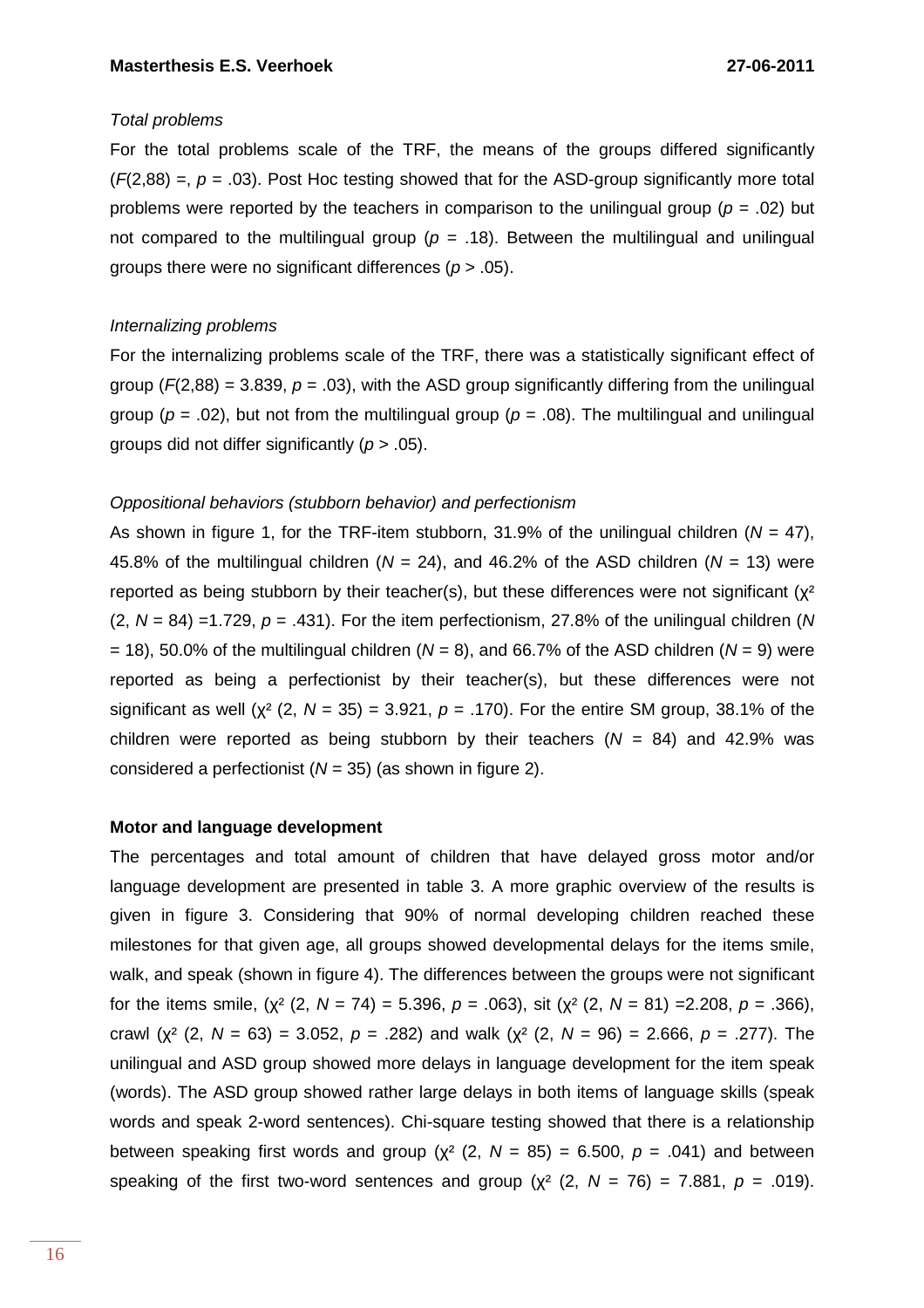Analysis of the results implicates that for speaking of the first word, less multilingual and more ASD children have delayed speech than was expected. Also, for speaking of the first two-word sentence, less unilingual and multilingual children had delayed speech compared to chi-square expectations.

| Table 3. Percentage of SM children with a delayed motor and/or language development, split into three groups: |  |  |  |  |  |
|---------------------------------------------------------------------------------------------------------------|--|--|--|--|--|
| unilingual, multilingual and with a co-morbid diagnosis of an autism spectrum disorder.                       |  |  |  |  |  |

|                                | SM (unilingual) |    | SM (multilingual) |    | SM and ASD |              |
|--------------------------------|-----------------|----|-------------------|----|------------|--------------|
|                                | Percentage      |    | Percentage        |    | Percentage |              |
| <b>Developmental Milestone</b> | delayed         | N  | delayed           | N  | delayed    | value        |
| Smile                          | 10,5            | 38 | 25                | 20 | 0          | 16 NS        |
| Sit                            | 5,1             | 39 |                   | 26 | 0          | 16 NS        |
| Crawl                          | 9,4             | 32 |                   | 20 | 0          | <b>11 NS</b> |
| Walk                           | 23,5            | 51 | 14,3              | 28 | 35,3       | <b>17 NS</b> |
| Speak (words)                  | 23,3            | 43 | 15,4              | 26 | 50         | 16 .041*     |
| Speak (2-word sentences)       | 14,3            | 35 | 8,3               | 24 | 41,2       | 17,019*      |



Figure 3. Percentage of SM children with a delayed motor and/or language development, split into three groups: unilingual, multilingual and with a co-morbid diagnosis of an autism spectrum disorder.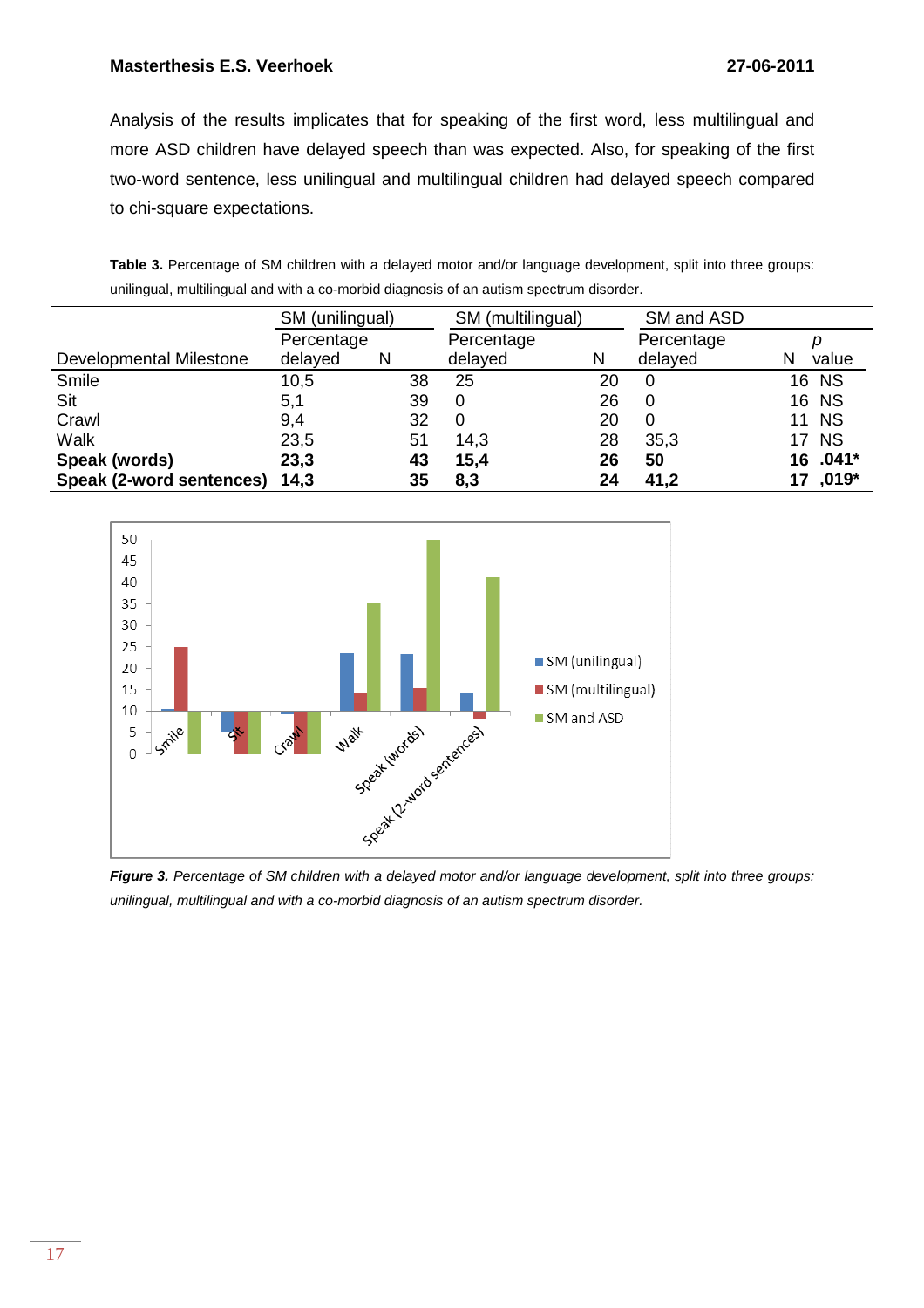

**Figure 4.** Percentage of SM children with a delayed motor and/or language development.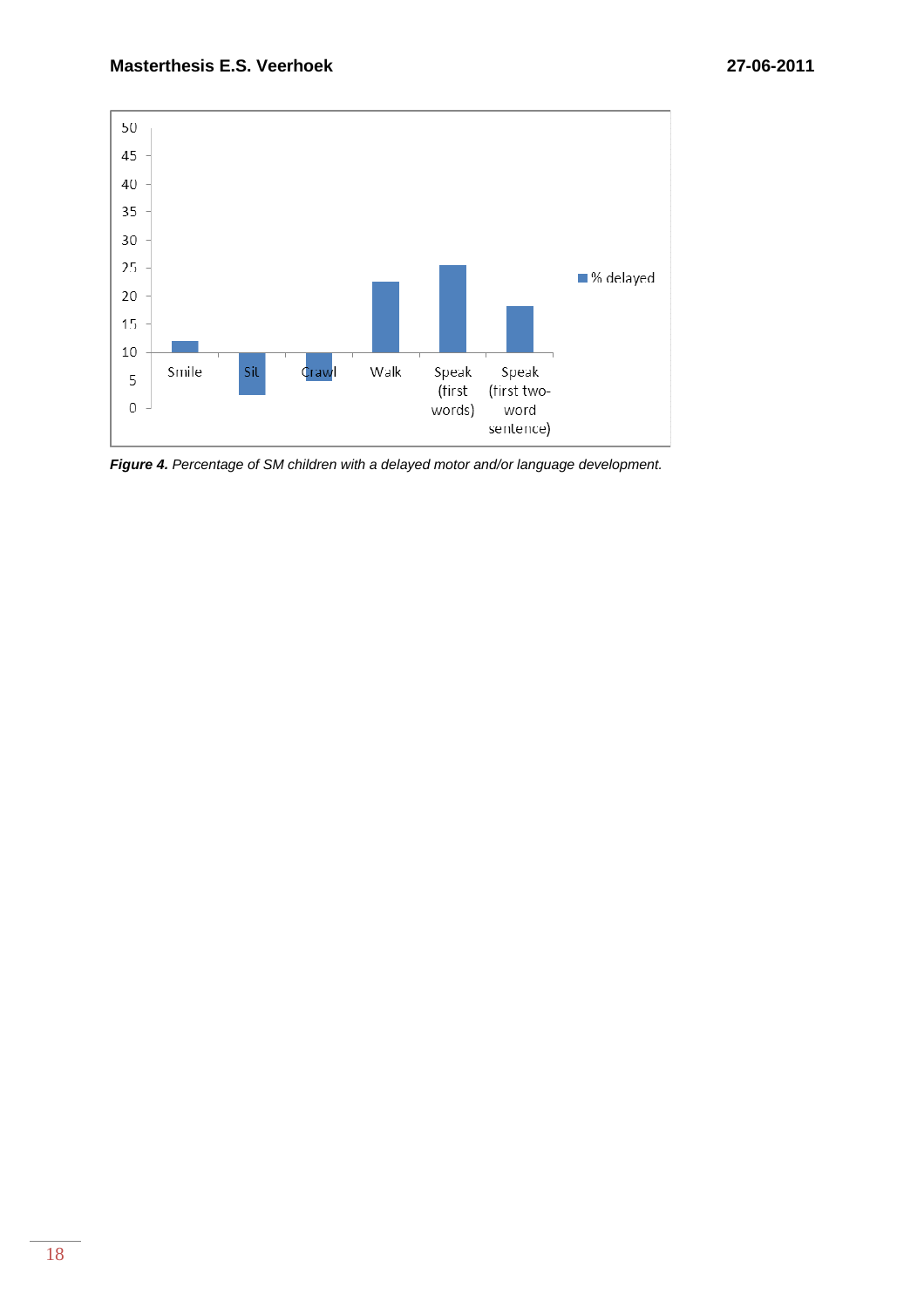# **Discussion**

This study has compared three groups of Dutch children with selective mutism: unilingual children, multilingual children, and children with a co-morbid autism spectrum disorder. Also, common risk factors derived from literature are explored for the total group of 139 SM children, referred for diagnosis and treatment to the academic hospital in Utrecht (UMCU) between 1973 and 2011.

# **Are there differences between unilingual, multilingual and autistic children with selective mutism?**

Our results indicated that the three groups of SM children showed many similarities, but also showed some important differences. Similarities were found between the three SM groups on age at onset of symptoms, age at referral, on non-verbal IQ scores, and on gross motor developmental delays. Also, on parent reported disobedience, parent – and teacher reported stubbornness, and perfectionism, the groups did not differ significantly. Almost all significant differences were found when the ASD group was compared to the other two groups. On anxiety problems, internalizing behavioural problems, and total behavioural problems, the ASD group showed significantly more parent reported anxiety problems, and more parent – and teacher reported internalizing behavioural problems and total behavioural problems. On language development, the ASD children with SM showed significantly more language developmental delays compared to the other two groups. The only differences between the unilingual and multilingual SM children were found on language problems and severity of symptoms. Compared to multilingual SM children, more unilingual SM children were delayed in speaking their first words. On symptom severity, the unilingual children spoke significantly more in school compared to the children in the other two groups. On passive language IQ, both multilingual and ASD SM children showed more scores below average, and especially a wider range in scores, compared to the unilingual children with SM. However, these differences did not reach significance, which might be due to the relatively small sample size of these two groups.

# **What are common risk factors in children with selective mutism?**

Almost 30% of all SM children showed clinically significant anxiety problems, as reported by both parents and teachers, which is over 10 times more common compared to a normal population. Around 15% of them showed borderline severe anxiety problems in parent – and teacher reports, which is also three times more common compared to a normal population. Therefore anxiety is highly common among children with SM and may be a risk factor for developing SM. Perfectionism, related to anxiety, seemed to be highly present among the total group, with almost half of the children reported as perfectionist by their parents and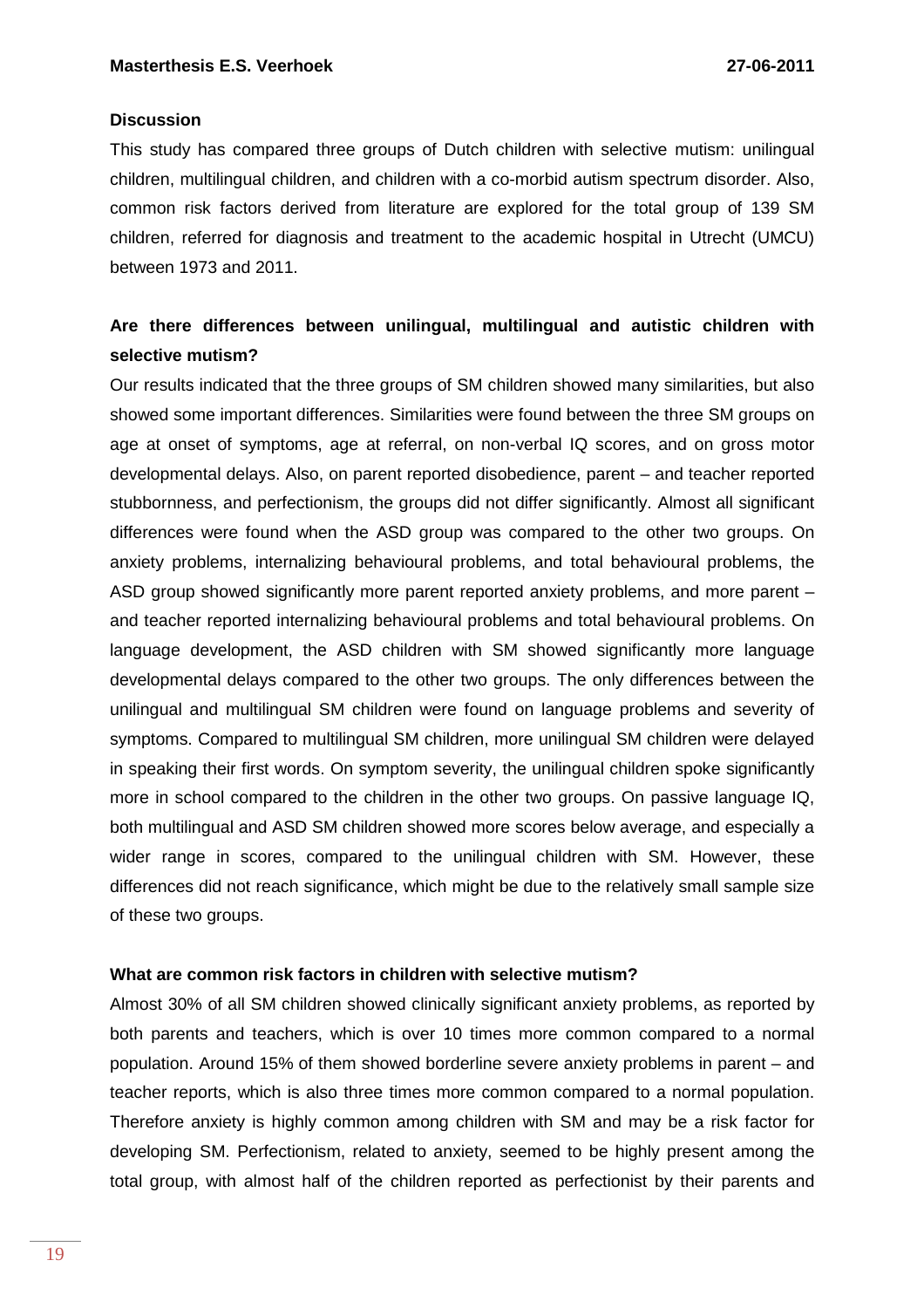teachers. In all SM children, the severity of the symptoms was most apparent in the school situation. Oppositional behavioural problems were very common, as almost three quarter of all SM children was reported as stubborn and half of all SM children as disobedient by their parents. Teachers reported over a third of the children as stubborn. Stubborn and disobedient behaviour could be factors related to SM. When compared to developmental milestones, based on the Dutch population, a higher percentage of SM children showed developmental delays. These delays were smiling, walking, speaking of the first word and first two-word sentence. They can be risk factors for developing SM, because these delays happened before the onset of symptoms. Multilingualism was present in almost a third of the children with SM, which seems to be a rather large amount and gives rise to the assumption that multilingualism is a risk factor for developing SM as well. Finally, ASDs are over 20 times more present in our SM group, compared to the population world-wide (Fombonne, 2009a). Because the onset of ASD is usually before the onset of SM, an ASD could be a risk factor for developing SM.

# **Conclusions with respect to previous research**

The mean onset of SM symptoms in this study is 2.8 years, which is similar to previous research (Steinhausen & Juzi, 1996). Not all of the results were in line with earlier expectations. Because of no significant differences in age at referral, the statement that immigrant parents have less access to psychiatric facilities, is probably not true for the Netherlands (in contrast to Israeli and American studies, Elizur & Perednik, 2003; Toppelberg et al., 2002).

### **SM symptom severity**

The SM symptoms in unilingual children in the school situation are severe, but less severe compared to the other groups. This could be because the multilingual SM children face an extra difficulty in having to decide in which language to speak, if they speak at all. For all ASD children, school can be an overwhelming place, and that could contribute to the severity of the SM symptoms in the school situation for the SM children with a co-morbid ASD.

### **SM and anxiety**

As expected, anxiety problems were present among the entire group of SM children (Vecchio & Kearney, 2005; Dummit et al., 1997; Cunningham et al., 2004; Cohan et al., 2008; Cunningham, McHolm, & Boyle, 2006; Carbone et al., 2010; Ford et al., 1998), and more present for the ASD SM children (Reaven, 2011). Perfectionism was expected to be highly present in all children, because it correlates with social stress (Hewitt et al., 2002), and that seems to be the case in this study. To prove this assumption the group has to be compared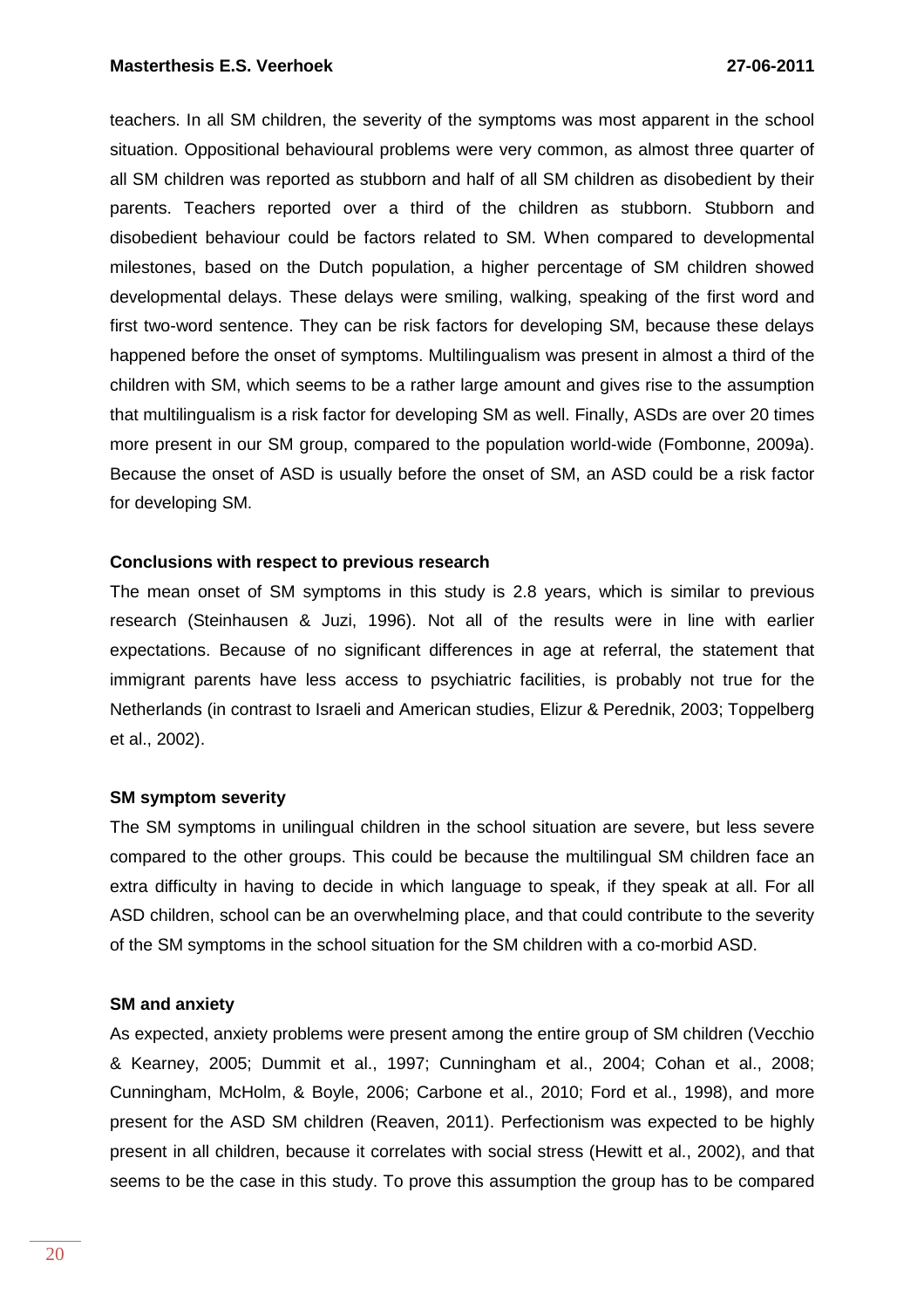to a normalized, age – and gender matched control group. It was also expected that perfectionism was higher among multilingual children, because sometimes immigrant parents have more achievement-driven parenting styles (Pels, 2004). That was not the case in this study, so probably there are no differences between the groups on perfectionism. Another possibility is that it is not found in this study because of a rather small group size and because the results were based on just one question in the questionnaire. A third reason could be that perfectionistic behaviour is not recognised as being perfectionistic by parents with a high-achievement parenting style.

#### **SM and oppositional behavior**

In previous research (Kristensen, 1997; Sharp, Sherman & Gross, 2007; Anstendig, 1999; Perednik & Elizur, 2003; Omdal, 2007) SM children were described as stubborn and disobedient. High rates of stubbornness and disobedience at home were also found in our study and a high percentage of the SM children were, as was hypothesized, found to be more stubborn at home compared to school. This difference could be present because the SM children feel more freedom at home to show their apparently strong will. With the lack of a normalized, age – and gender matched control group, and the fact that these results are only based on a single item in a questionnaire, we cannot prove that these characteristics are more present in all SM children. In contrary to our expectations, which stated that children with a co-morbid ASD could be perceived as stubborn due to restricted behaviours, highly present in ASD children, they did not show more stubborn behaviours compared to the other groups. Although this is also based on a single-item in a questionnaire and the sample size in the ASD group is not very large, the assumption can be made that all SM children show the same (high) rate of stubbornness.

#### **SM and language problems**

Although the elevated percentage of delayed language development in the total SM group is somewhat biased by the high amount of language delay in the ASD group, language problems seem to be present in all three groups. The fact that more children with SM had delayed language development, compared to developmental milestones, is in line with previous studies (Cohan et al., 2008; Kirstensen, 2002; Steinhausen & Juzi, 1996; Kristensen, 2000). Therefore language developmental problems, and multilingualism, seem to be a risk factor, which supports previous research (Elizur & Perednik, 2003; Kristensen, 2000; Dummit et al., 1997).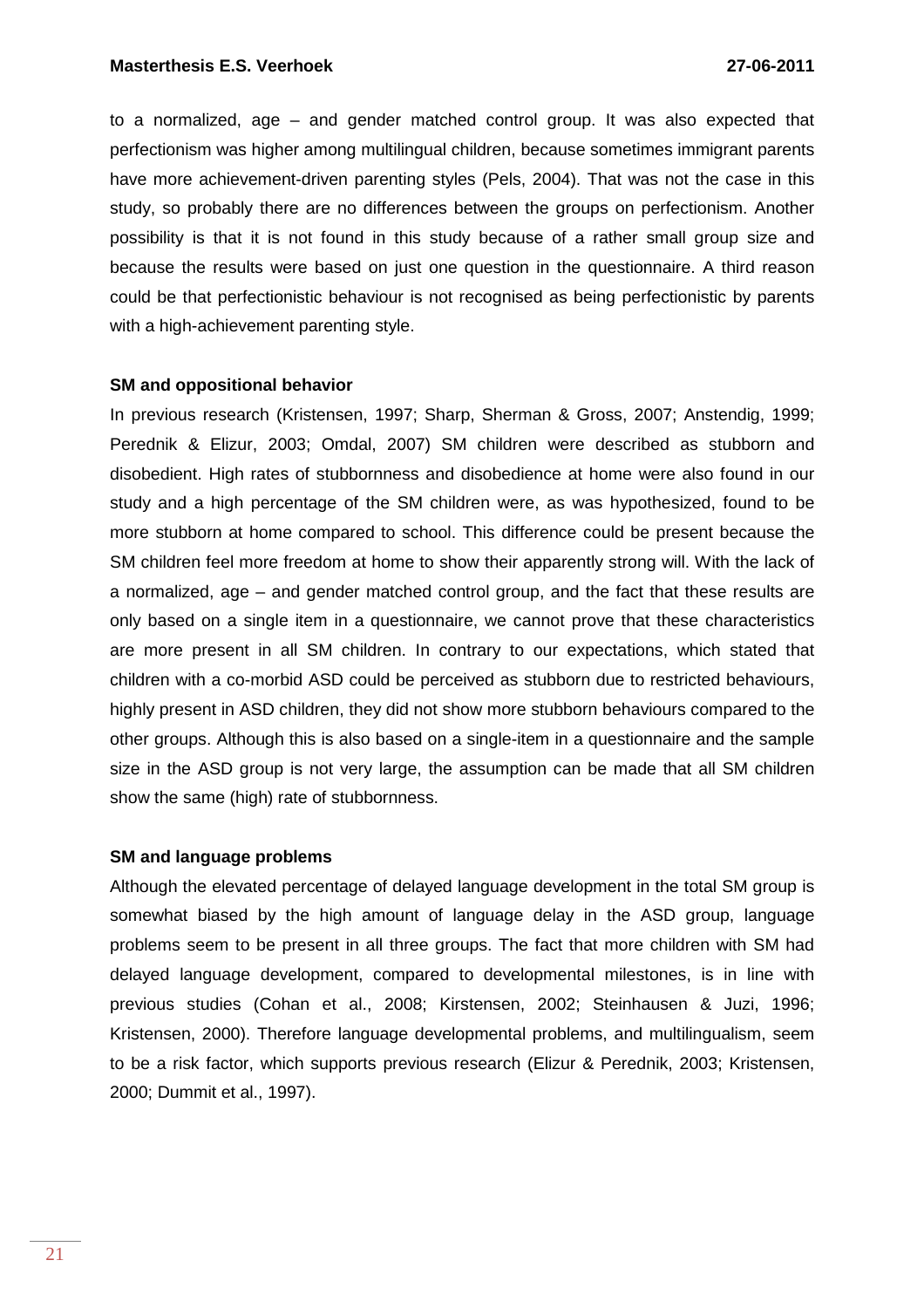#### **SM and developmental problems**

As previous research indicated (Kristensen 1997; Elizur & Perednik, 2003) more children in our total SM group had gross motor delays, compared to a normal population. Because Elizur and Perednik (2003) found differences in characteristics between native and immigrant children with SM on motor development, similar results were expected in this comparison of unilingual and multilingual children. Only small differences were seen in our data, but probably due to a rather small sample size they were not significant.

### **SM and autism spectrum disorders (ASDs)**

The fact that a higher percentage of language delays are also present in the other two groups supports previous research (Stein et al., 2011). They indicated that a gene (CNTNAP2), implicated in the language delay component of autism is associated with a risk for SM. As expected from DSM-IV-TR criteria for autism, the ASD children had significantly more language delays compared to the unilingual and multilingual SM children. Contrary to expectations, obtained from previous research (de Bildt, et al., 2005), the ASD group doesn't show a significantly lower non-verbal IQ score, compared to the other groups. This leads to the assumption that SM may be more present in children with ASD with an average IQ, but may as well be caused by the selection of patient care in the academic hospital (where the main focus is on high functioning autism).

### **Strengths and limitations**

Data on SM children has been collected over a long period of time, and has therefore been able to explore data of 139 children with selective mutism. This sample size is considered to be one of the largest sample sizes known in international SM research in history. Also, because of the high amount of different characteristics that have been taken into account, this study gives a very broad insight in common risk factors and differences in unilingual, multilingual and ASD children with SM.

Besides these strengths, this study also has some limitations. A total group size of 139 is very large, but data was not available for every child in our group. This is because in 38 years some information was lost, or simply not obtained. When the group was split up in multilingual, unilingual and children with a co-morbid ASD, on the last group in some cases the group size was only 10 or less. Also, as mentioned earlier, because of the lack of a matched control group on stubbornness, disobedience and perfectionism, no conclusions can be drawn from these results.

Another point of consideration is the fact that passive IQ scores below 85 (clearly below average) have been reported for a small amount of the clinical group. Following the DSM-IV-TR criterion carefully, stating that children that have a lack of knowledge of, and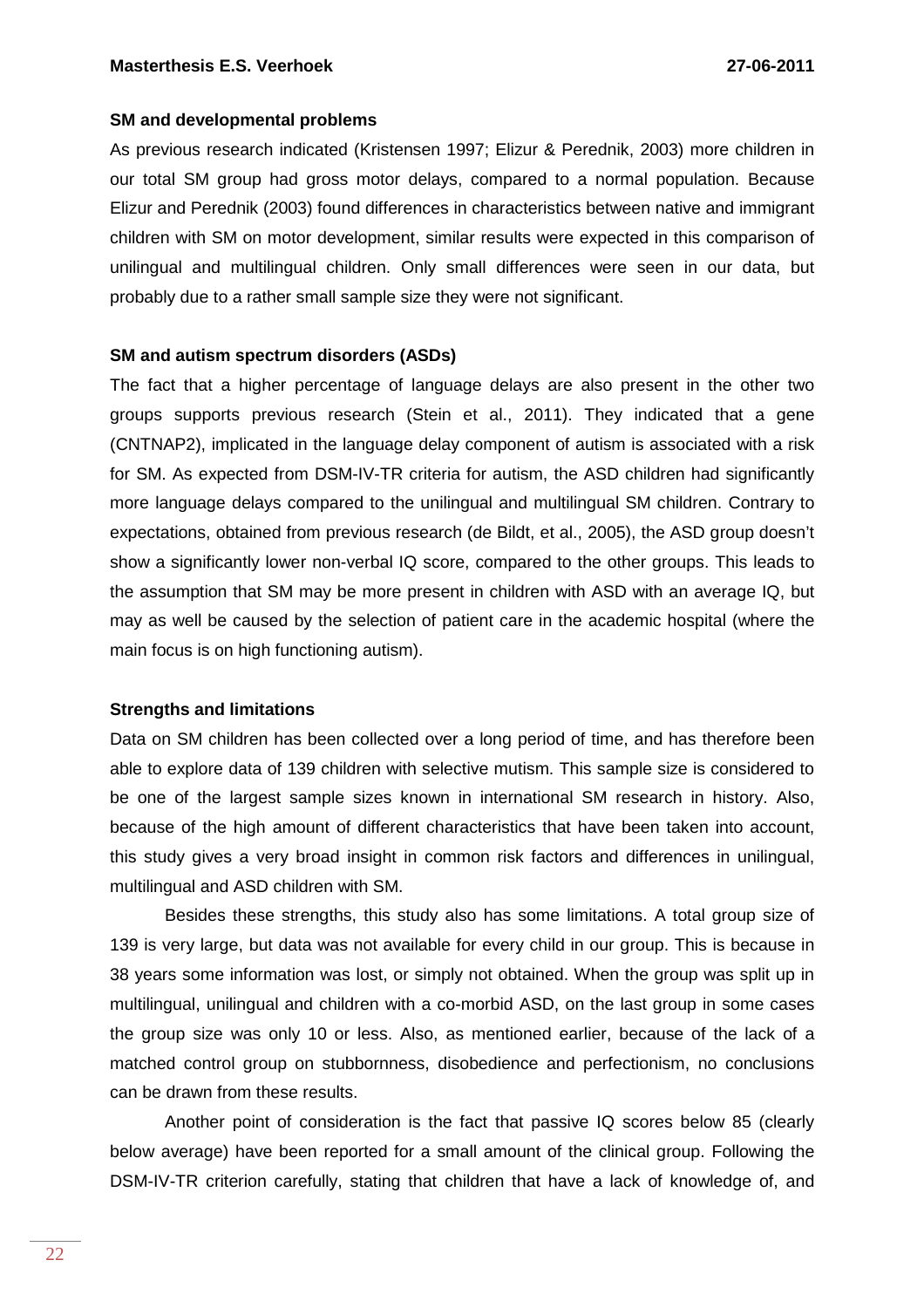comfort with, the spoken language required, cannot be diagnosed with SM. Maybe these children should not have had a diagnosis of SM at all.

Because the data have been collected over a 38 year time period, it has not been possible to use the same psychometric instruments. For instance, the PPVT-III (Dunn & Dunn, 1997, Dutch translation by Schlichting, 2004) and Reynell Developmental Language Scales (Reynell, 1977/1985, Dutch translation by Eldik, Schlichting, Spelberg, Meulen & Meulen, 1995) have both been used to measure passive language IQ. Although the mean scores of both tests were comparable, the distribution was not. Also, to measure non-verbal intelligence, nine different tests have been used, with different psychometric qualities and limitations. Both the items 'passive language IQ' and 'non-verbal IQ' could have been biased, due to the use of different psychometric instruments.

# **Clinical implications**

The severity of symptoms at school is higher in multilingual and ASD SM children, making them a more vulnerable subgroup. Especially anxiety and internalizing behavioral problems are higher in the ASD subgroup. With 28% multilingual children and 15% children with a comorbid ASD in our database, it's hard to ignore the fact that SM is relatively common among multilingual and autistic children. As implicated, it is possible that the unilingual children speak significantly more in the school situation compared to the other groups, because of somewhat lower passive language scores in the ASD and multilingual SM group. Therefore it is advised to always obtain information about the passive language IQ on a child with SM, especially on a multilingual child or a child with a co-morbid ASD. Therefore, the effectiveness of the treatment could be increased by a more adjusted approach to the child with SM. The children could be split into these three groups beforehand and the characteristics that are more common among that specific group could be a factor that deserves more attention in treatment. For instance, when scores on passive language IQ are significantly lower for multilingual children, expanding a child's vocabulary could mean a significant diminishing of the symptoms. Because a high percentage of the children are perceived by their parents and/or teachers as being stubborn, perfectionistic, and disobedient, more education to the parents about this disorder, highly related to anxiety and not to externalizing behavioral problems, should be considered.

Also, because the severity of the SM symptoms is seen most in the school situation, it is recommended that careful observations are made at home as well as at school. For children with a co-morbid ASD, it is advised to be aware of the fact that these children show more internalizing behavioural problems and more anxiety problems, and a higher percentage of these children have delayed speech, compared to developmental milestones.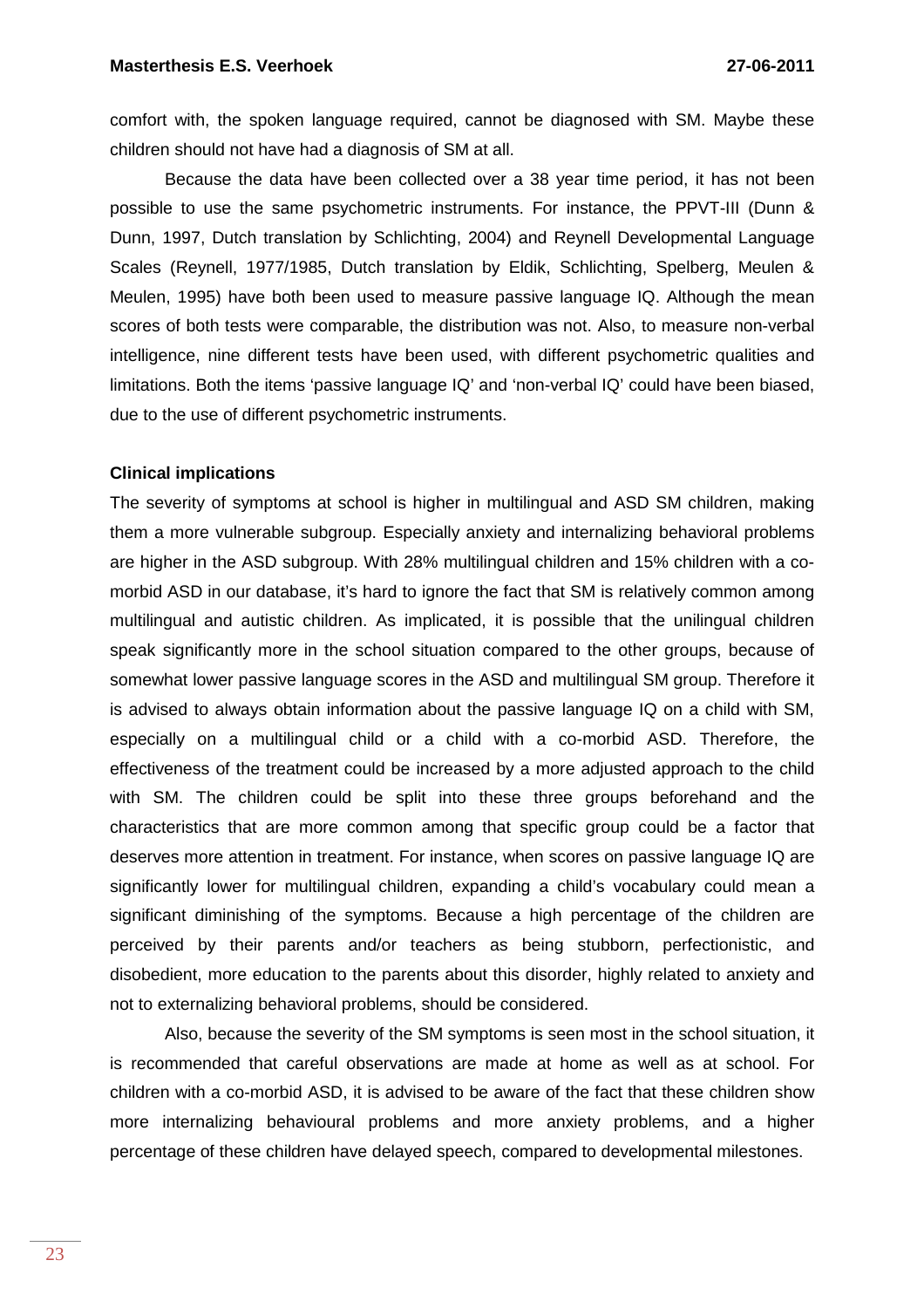#### **Implications for future research**

The first recommendation for future research is to conduct a follow up study. If SM is characterized by developmental delays, future outcomes for these children should be collected and analyzed, especially with respect to motor development, language skills, anxiety, co-morbid disorders and behavioral problems. Omdal (2007) interviewed six recovered ex-patients and has given some interesting insights in the development of the disorder. All the informants described incidents they had found traumatic in their childhood, and in three cases it was associated with the onset of their selective mutism. In a follow up study on SM, traumatic experiences should be explored in recovered ex-patients.

In the present study, unilingual and multilingual SM children did not show significant differences on anxiety, oppositional behaviors, language problems and developmental problems. On these factors, the groups can probably be considered similar. Maybe with more extended measures for oppositional behavior, a larger sample size and more insight in parenting styles in these two groups of SM children, significant differences could be found. With a multiple regression analysis, the predictability of these factors on the development of SM can be explored. It is implicated for future research to conduct such a research study.

A higher percentage of SM children have shown language delays compared to children in the Dutch population, and there is no difference between the groups on the age at onset of the symptoms. Maybe SM and ASD are related to each other. The relation between SM, ASD and SM with co-morbid ASD is hard to explore because of the restrictions in the DSM-IV-TR (APA, 2001) criteria, but more research is advised on the possible relation between these two childhood disorders.

With respect to exploratory theories that state that SM is related to problems in parent dyads (Nowakowski et al., 2010), the attachment theory by John Bowlby (1907 – 1990) could be an underlying theory in the development of SM. In one study (Nowakowski et al., 2010) the SM children withdrew from their parents during stressful situations, in contrast to normal developing children and children with an anxiety disorder, which engaged in joint attention dyads with their parent(s) during stressful situations. Social smiling, delayed in a higher percentage of SM children, compared to developmental milestones, could mean an underlying attachment problem. For future research, more attention could be paid on parent dyads in SM, which could give more insight into the development of this rare and fascinating disorder.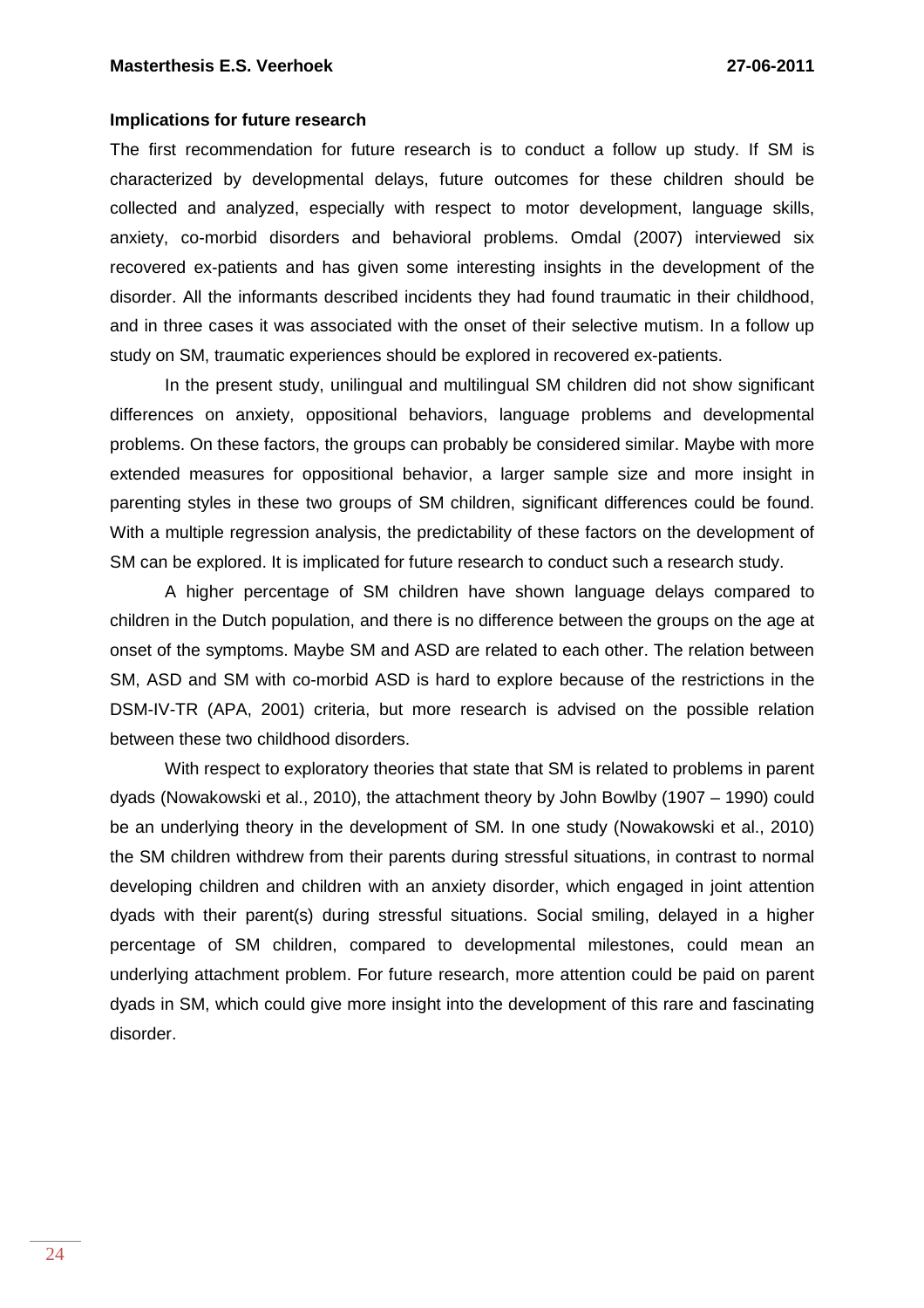# **References**

- American Psychiatric Association (2000). Diagnostic and Statistical Manual of Mental Disorders IV Text Revised. Lisse: Swets & Zeitlinger.
- Anstendig, K.D. (1999). Is Selective Mutism an Anxiety Disorder? Rethinking Its DSM-IV Classification. Journal of Anxiety Disorders, 13, 4, 417 – 434.
- Bergman, R.L., Piacentini, J., & McCracken, J.T. (2002). Prevalence and Description of Selective Mutism in a School-Based Sample. Journal of the American Academy of Child and Adolescent Psychiatry, 41, 8, 938-946.
- Bleichrodt, N., Drenth, P.J.D., Zaal, J.N. & Resing, W.C.M. (1984). RAKIT: Revisie Amsterdamse Kinder Intelligentie Test. Pearson: Amsterdam.
- Bildt, A., de, Serra, M., Luteijn, E., Kraijer, D., Sytema, S., & Minderaa, R. (2005). Social skills in children with intellectual disabilities with and without autism. Journal of Intellectual Disability Research, 49, 5, 317 – 328.
- Carbone, D., Schmidt, L.A., Cunningham, C.C., McHolm, A.E., Edison, S., St.Pierre, J., & Boyle, M.H. (2010). Behavioral and Socio-emotional Functioning in Children with Selective Mutism: A Comparison with Anxious and Typically Developing Children Across Multiple Informants. Journal of Abnormal Child Psychology, 38, 8, 1057 – 1067.
- Cohan, S.L., Chavira, D.A., Shipon-Blum, E., Hitchcock, C., Roesch, S.C., & Stein, M.B. (2008). Refining the Classification of Children with Selective Mutism: A Latent Profile Analysis. Journal of Clinical Child & Adolescent Psychology, 37, 4, 770-784.
- COTAN (2006). Beoordelingssysteem voor de kwaliteit van tests. Amsterdam: COTAN, Commissie Testaangelegenheden Nederland van het Nederlands Instituut van Psychologen, NIP.
- Cunningham, C.E., McHolm, A.E., & Boyle, M.H. (2006). Social phobia, anxiety, oppositional behavior, social skills, and self-concept in children with specific selective mutism, generalized selective mutism, and community controls. European Child and Adolescent Psychiatry, 15, 245-255.
- Cunningham, C.E., McHolm, A., Boyle, M.H., & Patel, S. (2004). Behavioral and emotional adjustment, family functioning, academic performance, and social relationships in children with selective mutism. Journal of Child Psychology and Psychiatry, 45, 8, 1363 – 1372.
- Dummit, E.S., Klein, R.G., Tancer, N.K., Asche, B., Martin, J., & Fairbanks, J.A. (1997). Systematic Assessment of 50 Children With Selective Mutism. Journal of the American Academy of Child and Adolescent Psychiatry, 36, 5, 653 – 660.
- Dunn, L.M. & L.M. Dunn (2004). Peabody Picture Vocabulary Test (PPVT)-III-NL. Nederlandse versie door L. Schlichting. Amsterdam: Harcourt test Publishers.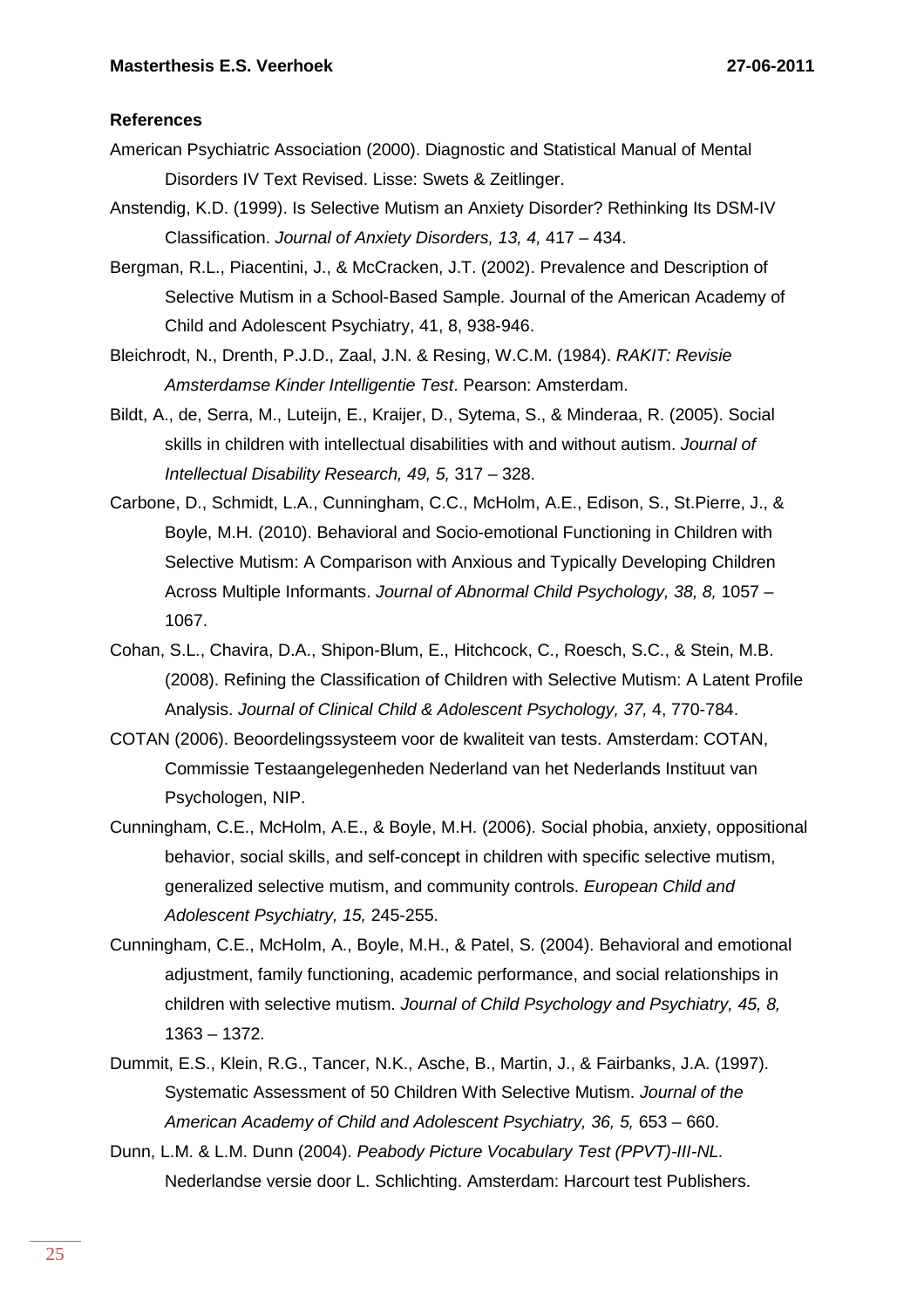- Elizur, Y., & Perednik, R. (2003). Prevalence and description of selective mutism in immigrant and native families: a controlled study. Journal of the American Academy of Child and Adolescent Psychiatry, 42, 1451–1459.
- Fombonne, E. (2009a). Epidemiology of pervasive developmental disorders. Pediatric Research, 65, 591–598.
- Ford, M.A., Sladeczek, I.E., Carlson, J. & Kratochwill, T.R. (1998). Selective mutism: Phenomenological characteristics. School Psychology Quarterly, 13, 3, 192-227.
- Herngreen, W.P., Reerink, J.D., Noord-Zaadstra, B.M., Verloove-Vanhorick, S.P., & Ruys, J.H. (1992). SMOCC: Design of a representative cohort-study of live-born infants in the Netherlands. European Journal of Public Health, 2, 117.
- Hewitt, P.L., Caelian, C.F., Flett, G.L., Sherry, S.B., Collins, L., & Flynn, C.A. (2002). Perfectionism in children: associations with depression, anxiety, and anger. Personality and Individual Differences, 32, 1049-1061.
- Kaufman, A.S., & Kaufman, N.L. (1983). K-ABC interpretative manual. Circle Pines, MN: American Guidance Service.
- Kristensen, H. (1997). Elective mutism associated with developmental disorder/delay. Two case studies. European Child & Adolescent Psychiatry, 6, 234 – 239.
- Kirstensen, H. (2000). Selective Mutism and Comorbidity With Developmental Disorder/Delay, Anxiety Disorder, and Elimination Disorder. Journal of the American Academy of Child and Adolescent Psychiatry, 39, 2, 249 – 256.
- Kristensen, H. (2002). Non-specific markers of neuro-developmental disorder/delay in selective mutism. A case control study. European Child & Adolescent Psychiatry, 11,  $71 - 78.$
- Krohn, D.D., Weckstein, S.M. & Wright, H.L. (1992). A Study of the Effectiveness of a Specific Treatment for Elective Mutism. Journal of the American Academy of Child and Adolescent Psychiatry, 31, 4, 711 – 718.
- Kumplainen, K. (2002). Phenomenology and treatment of selective mutism. CNS Drugs, 16, 3, 175 – 180.
- Leonard, H., & Topol, D. (1993). Elective mutism. Child and Adolescent Psychiatry Clinics of North America, 2, 695–707.
- Njiokiktjien, Ch. (2006). De relatie tussen taalstoornissen en gedragsstoornissen: psychologische en neuro-psychiatrische inzichten. Logopedie en Foniatrie, 78, 78 – 85.
- Nowakowski, M.E., Tasker, S.L., Cunningham, C.E., McHolm, A.E., Edison, S., St Pierre, J., Boyle, M.H., & Schmidt, L.A. (2010). Joint Attention in Parent-Child Dyads Involving Children with Selective Mutism: A Comparison Between Anxious and Typically Developing Children. Child Psychiatry and Human Development, 42, 1, 78 – 92.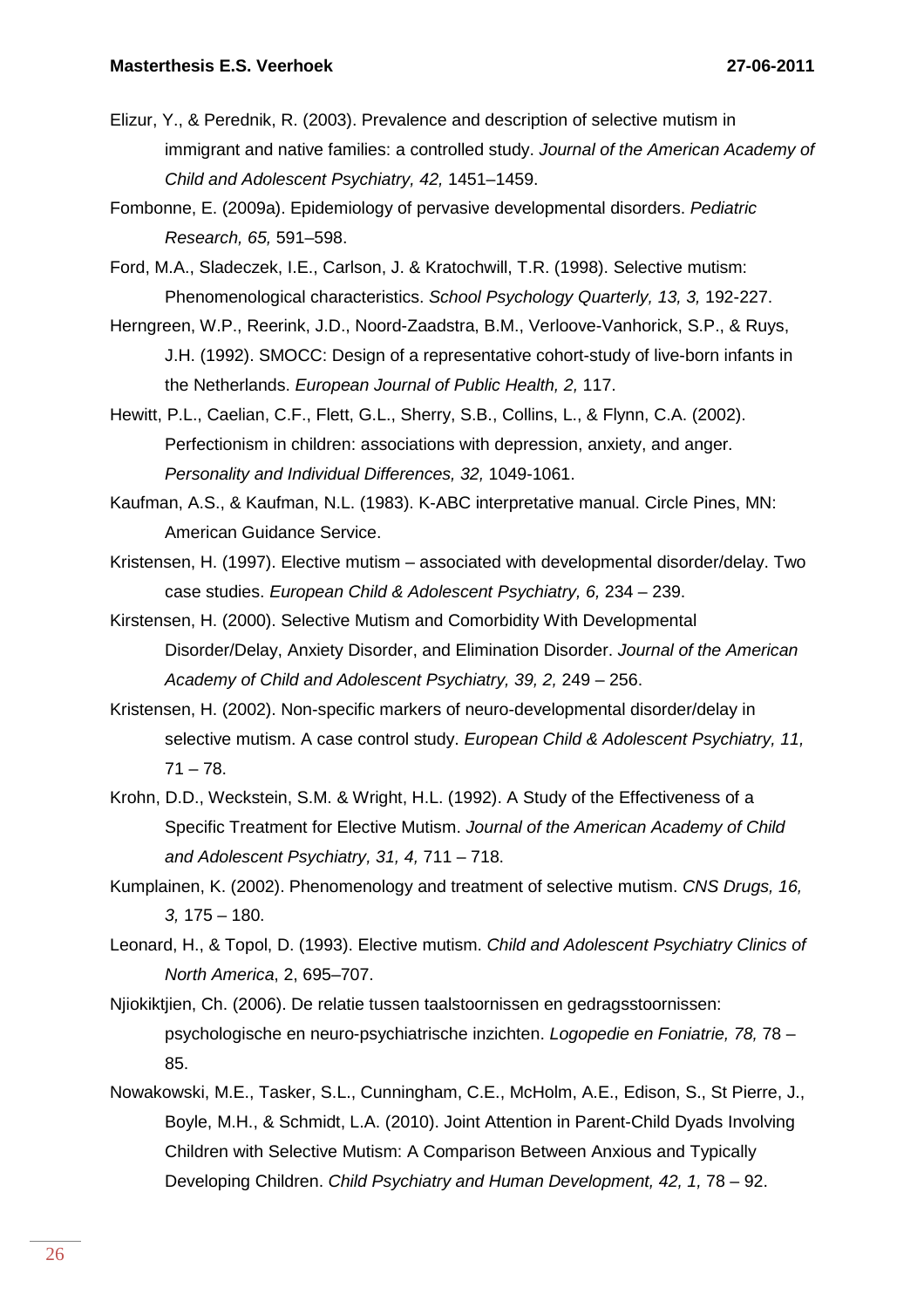Omdal, H. (2007). Can adults who have recovered from selective mutism in childhood and adolescence tell us anything about the nature of the condition and/or recovery from it? European Journal of Special Needs Education, 22, 3, 237 – 253.

Pavlenko, A. (2005). Emotions and Multilingualism. New York: Cambridge University Press.

- Pels, T. (2004). Opvoeding en integratie: een vergelijkende studie van recente onderzoeken naar gezinsopvoeding en de pedagogische afstemming tussen gezin en school. Assen: Koninklijke van Gorcum BV.
- Reaven, J. (2011). The treatment of anxiety symptoms in youth with high-functioning autism spectrum disorders: Developmental considerations for parents. Brain Research, 1380, 255 – 263.
- Reynell, J. (1977). Reynell Developmental Language scales (Revised); Nederlandse versie door M.C.M. van Eldik, L. Schlichting, H.C. Lutje Spelberg, B.F. van der Meulen & Sj. Van der Meulen. Amsterdam: Pearson Assessment and Information B.V.
- Sharkey, L., & McNicholas, F. (2008). 'More than 100 years of silence', elective mutism. A review of the literature. European Child & Adolescent Psychiatry, 17, 5, 255 – 263.
- Sharp, W.G., Sherman, C., & Gross, A.M. (2007). Selective mutism and anxiety: A review of the current conceptualization of the disorder. Journal of Anxiety Disorders, 21, 568 – 579.
- Stein, M.B., Yang, B., Chavira, D.A., Hitchcock, C.A., Sung, S.C., Shipon-Blum, E., & Gelernter, J. (2011). A Common Genetic Variant in the Neurexin Superfamily Member CNTNAP2 Is Associated with Increased Risk for Selective Mutism and Social Anxiety-Related Traits. Journal of Biological Psychiatry, 69, 825 – 831.
- Steinhausen, H.C., & Juzi, C. (1996). Elective mutism: An analysis of 100 cases, Journal of the American Academy of Child and Adolescent Psychiatry, 35, 265 – 288.
- Tellegen, P. J., Winkel, M., Wijnberg-Williams, B. J., & Laros, J. A (1998). Snijders-Oomen Niet-verbale Intelligentietest SON-R 2.5-7. Verantwoording en Handleiding. Lisse: Swets & Zeitlinger
- Toppelberg, C.O., Medrano, L., Peña Morgens, L., & Nieto-Castañon, A. (2002). Bilingual Children Referred for Psychiatric Services: Associations of Language Disorders, Language Skills, and Psychopathology. Journal of the American Academy of Child and Adolescent Psychiatry, 41, 6, 712 – 722.
- Toppelberg, C.O., Nieto-Castañon, A., & Hauser, S.T. (2006). Bilingual Children: Crosssectional Relations of Psychiatric Syndrome Severity and Dual Language Proficiency. Harvard Review Psychiatry, 14, 15 – 29.
- Toppelberg, C.O., Tabors, P., Coggins, A., Lum, K., & Burger, C. (2005). Differential diagnosis of selective mutism in bilingual children. Journal of the American Academy of Child and Adolescent Psychiatry, 44, 592-595